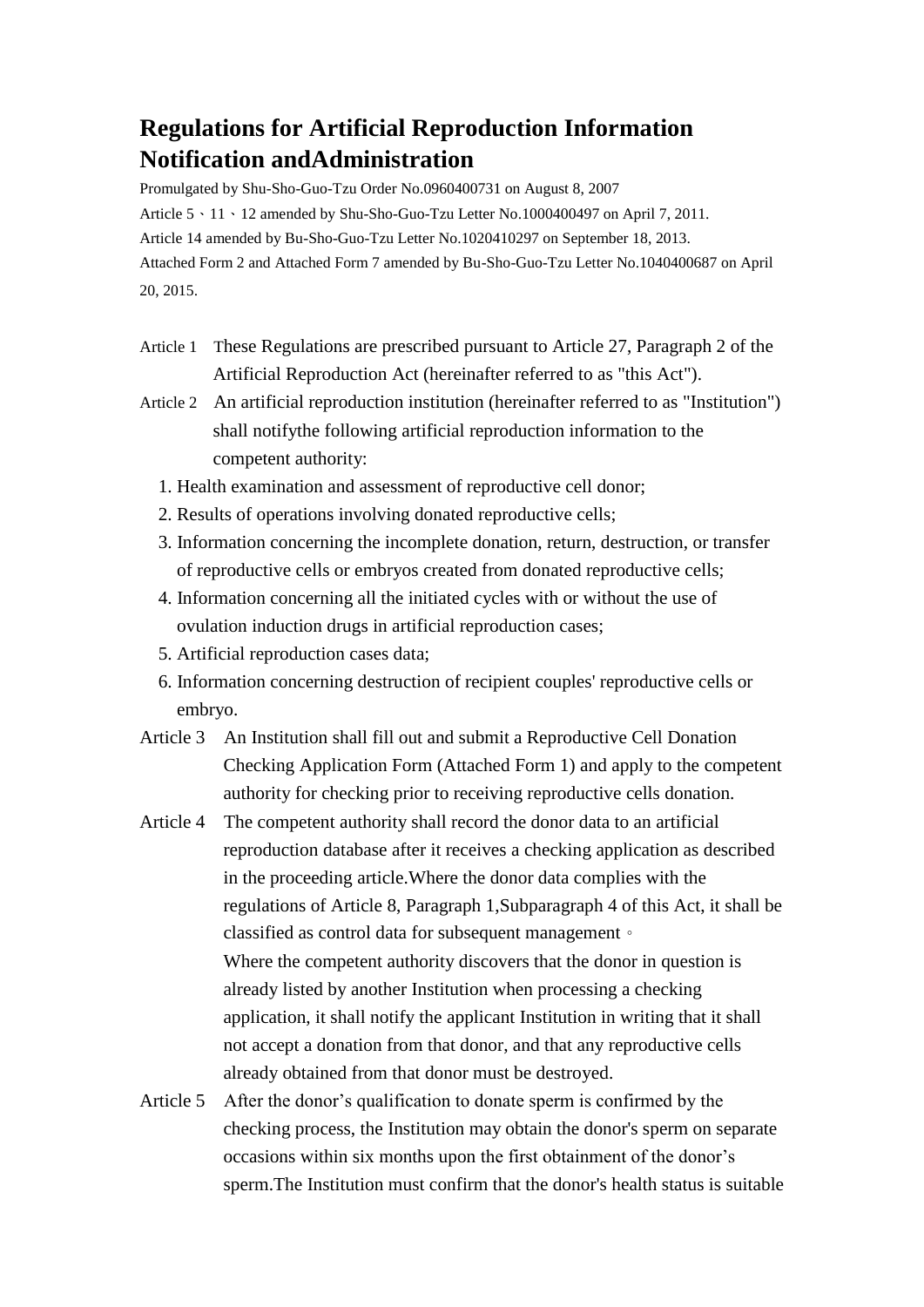for donation, and shall not simultaneously provide sperm from a single donor to two or more recipient couples.

- Article 6 The donor's information classified as control data under Article 4 shall not be removed from control unless one of the following conditions is satisfied:
	- 1. The donor has not actually completed donation procedures, and the competent authority has been notified.
	- 2. The donor's reproductive cells or embryos created from donated reproductive cells have been completely destroyed, and the competent authority has been notified.
	- 3. The donor's reproductive cells or embryos created from donated reproductive cells have been used but did not result in a live birth and were not stored after the operation, and the competent authority has been notified.
- Article 7 An Institution shall fill out and submit a Reproductive Cell Donor Health Examination and Assessment Notification Form (Attached Form 2) within 14 days after the date of completion of health examination and assessment as provided in Article 7, Paragraph 1 of this Act.
- Article 8 Where the performance of artificial reproduction for a recipient couple uses donated reproductive cells or embryos created from donated reproductive cells, the Institution shall fill out and submit the first leaf of a Donated Reproductive Cell Operation Results Notification Form (Attached Form 3) within 12 weeks after the date of the operation,and shall fill out and submit the second leaf of the same form within two months after the estimated date of childbirth.
- Article 9 Where one of the following conditions is satisfied, the Institution shall fill out and submit a Notification Form for Failure to Complete Donation, Return, Destruction, or Transfer of Reproductive Cells or Embryos Created from Donated Reproductive Cells (Attached Form 4) within two months after the date of its satisfaction:
	- 1. A donor whose data is classified as control data under Paragraph 1 of Article 4 fails to complete donation.
	- 2. The Institution returns undestroyed donated reproductive cells to a donor as provided in the proviso to Article 19 of this Act.
	- 3. The Institution destroys donated reproductive cells or embryos created from donated reproductive cells as provided in Article 21, Paragraphs 1 through 4 of this Act.

When donated reproductive cells or embryos created from donated reproductive cells are transferred as provided in Article 20 and Article 21,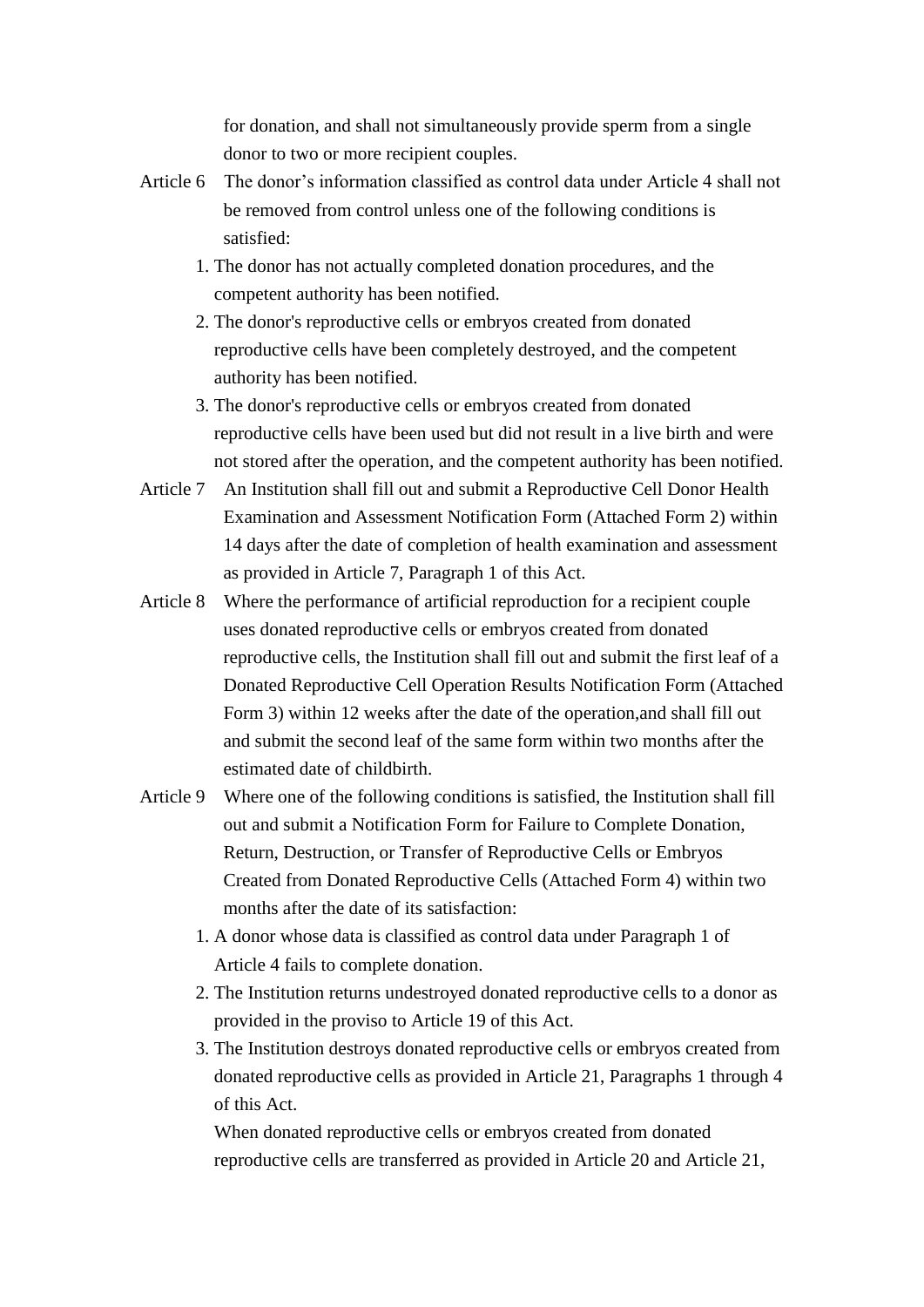Paragraph 4 of this Act, the transferring Institution shall provide photocopies of attached forms 1 through 3 for the case, the written consent forms of the donor or recipient couple, and the competent authority's response to the transferee Institution for preservation, and the transferee Institution shall sign Attached Form 4 as confirmation. The transferring Institution as described in the proceeding paragraph shall notify the competent authority by submitting Attached Form 4 within two months after the date of completion of transfer.

Article 10 An Institution shall fill out and submit a weekly Case Report Form for All the Initiated Cycles with the Used of Ovulation Induction Drugs in Artificial Reproduction (Attached Form 5) for the cases receiving treatment during the previous week. The Institution shall conduct a health examination and assessment of

recipient couples in accordance with the items listed in Attached Form 6, and shall record the results in Attached Form 5.

- Article 11 An Institution shall file an Artificial Reproduction Case Data Form (Attached Form 7) quarterly for the previous quarter via a reporting system designated by the competent authority.
- Article 12 An Institution shall file a Notification Form for Destruction of Reproductive Cells or Embryos from Recipient Couples (Attached Form 8) annually for the previous year via a reporting system designated by the competent authority.
- Article 13 The competent authority may inspect an Institution's artificial reproduction data whenever necessary.
- Article 14 The competent authority shall assign its subordinate Health Promotion Administration or commission a relevant group to perform any of the matters prescribed in these Regulations and in Article 27, Paragraph 1 of this Act.
- Article 15 These Regulations shall take effect on the date of promulgation.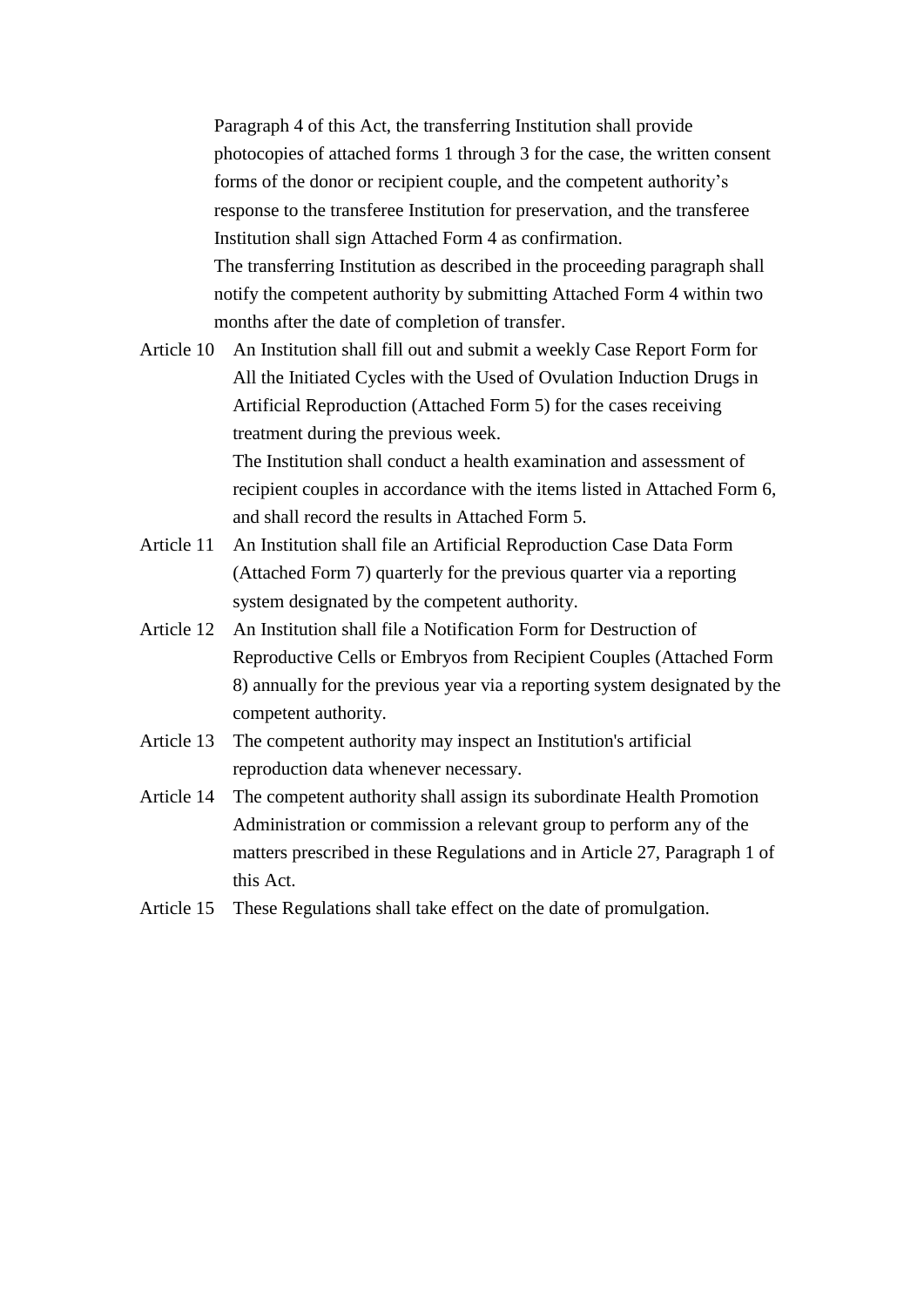Attached Form 1

# **Reproductive Cell Donation Checking Application Form**

I. Institution name: Institution code:  $\Box$ II. Application date:  $(y)$  (m) (d) III. Donor data 1. Name: 2. Date of birth:  $(v)$  (m) (d) 3. National ID card number: 4. Alien resident certificate ID number (Note 1):  $\Box \Box \Box \Box \Box \Box \Box \Box$ 5. Foreigner passport number: 6. Sex:  $\square$ 1.M  $\square$ 2.F 7. Registered address  $(Note 2)$ :  $\qquad \qquad$   $\qquad \qquad$   $\qquad \qquad$   $\qquad \qquad$   $\qquad \qquad$   $\qquad \qquad$   $\qquad \qquad$   $\qquad \qquad$   $\qquad \qquad$   $\qquad \qquad$   $\qquad \qquad$   $\qquad \qquad$   $\qquad \qquad$   $\qquad \qquad$   $\qquad \qquad$   $\qquad \qquad$   $\qquad \qquad$   $\qquad \qquad$   $\qquad \qquad$   $\qquad \qquad$   $\qquad \qquad$  (city/township/district) \_\_\_\_\_\_\_\_\_\_\_\_\_\_\_\_\_\_ (village) \_\_\_\_\_\_\_\_\_\_\_\_\_\_\_  $(root)$   $(seed/street)$   $(section)$   $(lane)$   $(alley)$   $(no.)$   $(no.)$  $(floor)$ 8. Nationality and ethnicity: (1) ROC Please check  $\Box$ 1. Fukien  $\Box$ 2.Hakka  $\Box$ 3.Native  $\square$ 4. Mainland Chinese  $\square$ 9.0ther (2) Foreigner (nationality: \_\_\_\_\_\_\_\_\_\_\_\_\_\_\_\_\_) 9. Skin color:  $\square$ 1. Yellow  $\square$ 2. White  $\square$ 3. Black  $\Box$  4. Brown  $\Box$  9. Other  $\Box$ Operating physician: Date received:  $(y)$  (m) (d) Accepted by: Note 1: Foreigners who do not have a national ID card shall fill out items 4 and 5; foreigners with no alien resident certificate ID may submit equivalent identification documents from their country of origin, and fill in the serial number on those documents. Note 2: Foreigners shall fill in their address in Taiwan. Instruction: The first leaf of this form shall be sent to the competent authority by registered mail; the competent authority shall review and respond to this form in accordance with Article 8, Paragraph 1, Subparagraph 4 of the Artificial Reproduction

Act. The Institution shall preserve the second leaf.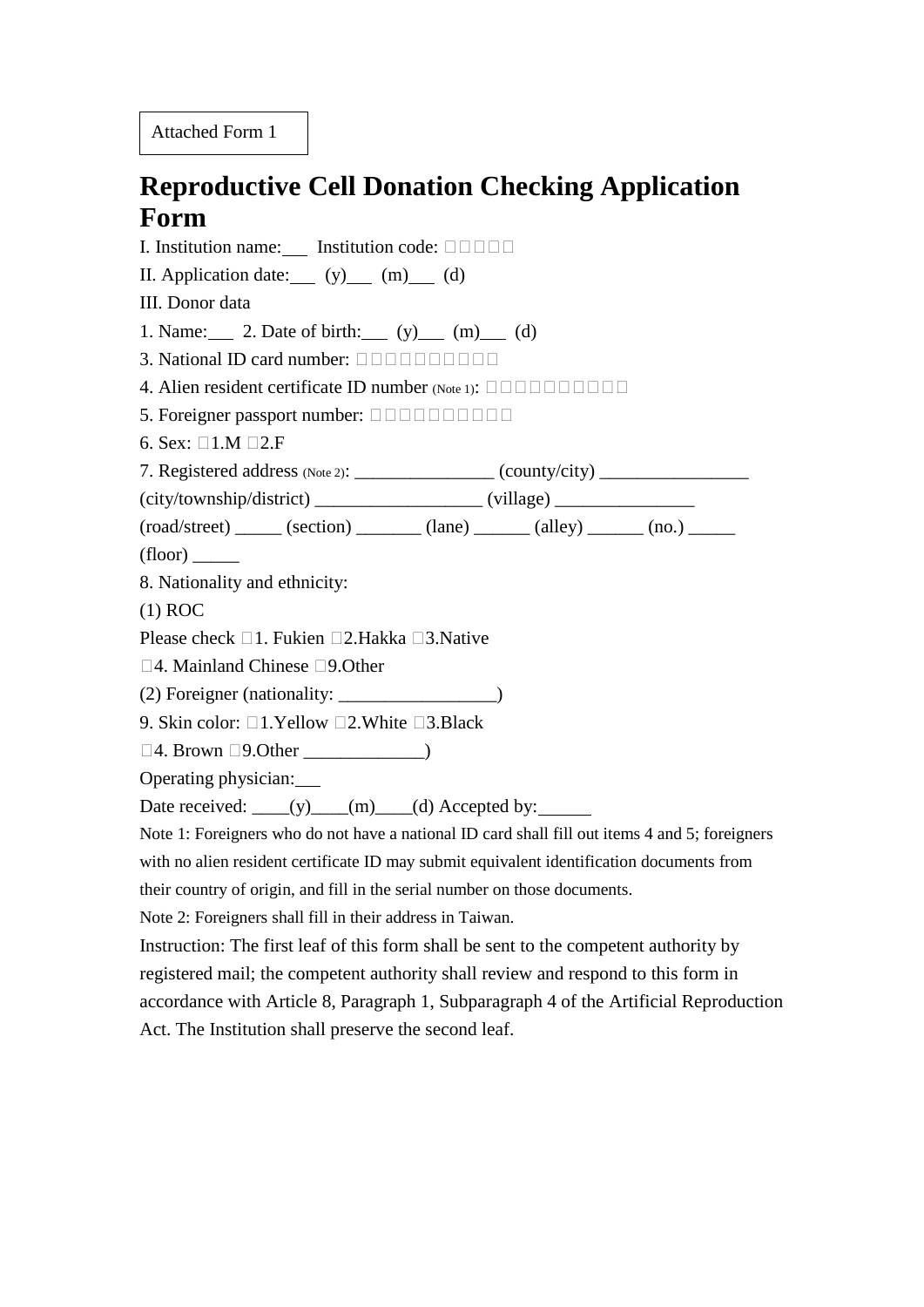## **Reproductive Cell Donor Health Examination and Assessment Notification Form**

I. Institution name: Institution code:  $\Box$ 

II. Donor data:

- 1. Name:  $\frac{2. \text{Date of birth:}}{(y)}$  (m) (d)
- 3. National ID card number:  $\Box \Box \Box \Box \Box \Box \Box \Box$
- 4. Alien resident certificate ID number  $(Note)$ :  $\Box \Box \Box \Box \Box \Box \Box \Box$
- 5. Foreigner passport number:  $\Box$  $\Box$  $\Box$  $\Box$  $\Box$  $\Box$  $\Box$  $\Box$  $\Box$
- 6. Case history number:

#### III. To be filled out by donor:

- 1. Skin color:  $\Box$ 1.Yellow  $\Box$ 2.White  $\Box$ 3.Black  $\Box$ 4.Brown  $\Box$ 9. Other
- 2. Hair color:  $\Box$ 1. Black  $\Box$ 2. Brown  $\Box$ 3. Blond  $\Box$ 4. Red  $\Box$ 9. Other
- 3. Are you an intravenous drug user?  $\Box$ 0. No  $\Box$ 1. Yes
- 4. Are any of your sex partners members of an AIDS risk group?  $\Box$ 0. No  $\Box$ 1. Yes  $\Box$ 9. Don't know
- 5. Have you had more than one sex partner during the last six months?  $\Box$ 0. No  $\Box$ 1. Yes
- 6. Have you experienced difficult urination during the last six months?  $\Box$ 0. No  $\Box$ 1.Yes
- 7. Have you had urethral secretions during the last six months?  $\Box$ 0. No  $\Box$ 1. Yes
- 8. Have you had any ulcers of the reproductive organs during the last six months?  $\Box 0$ .  $No$   $\Box$ 1. Yes
- \*9. Do you have a history of chromosomal abnormalities  $\Box$ 0.No  $\Box$ 1.Yes
- \*10. Do you have a history of hemophilia  $\square$ 0.No  $\square$ 1.Yes
- \*11. Epilepsy  $\Box$ 0.No  $\Box$ 1.Yes
	- 12. Dwarfism  $\Box$ 0. No  $\Box$ 1. Yes
	- 13. Congenital deafness  $\Box$ 0.No  $\Box$ 1.Yes
	- 14. Marfan's syndrome  $\square$ 0.No  $\square$ 1.Yes
	- 15. Family history of color blindness  $\square$ 0.No  $\square$ 1.Yes
	- 16. Other hereditary diseases  $\square$ 0.No  $\square$ 1.Yes
	- 17. Have you or any family member to the fourth degree of kinship obtained a disability handbook?

 $\square$ 0.No  $\square$ 1.Yes: Relationship:  $\square$  Type of disability:

Disability level: Reason for occurrence:

18. Do you or any family member to the fourth degree of kinship suffer from a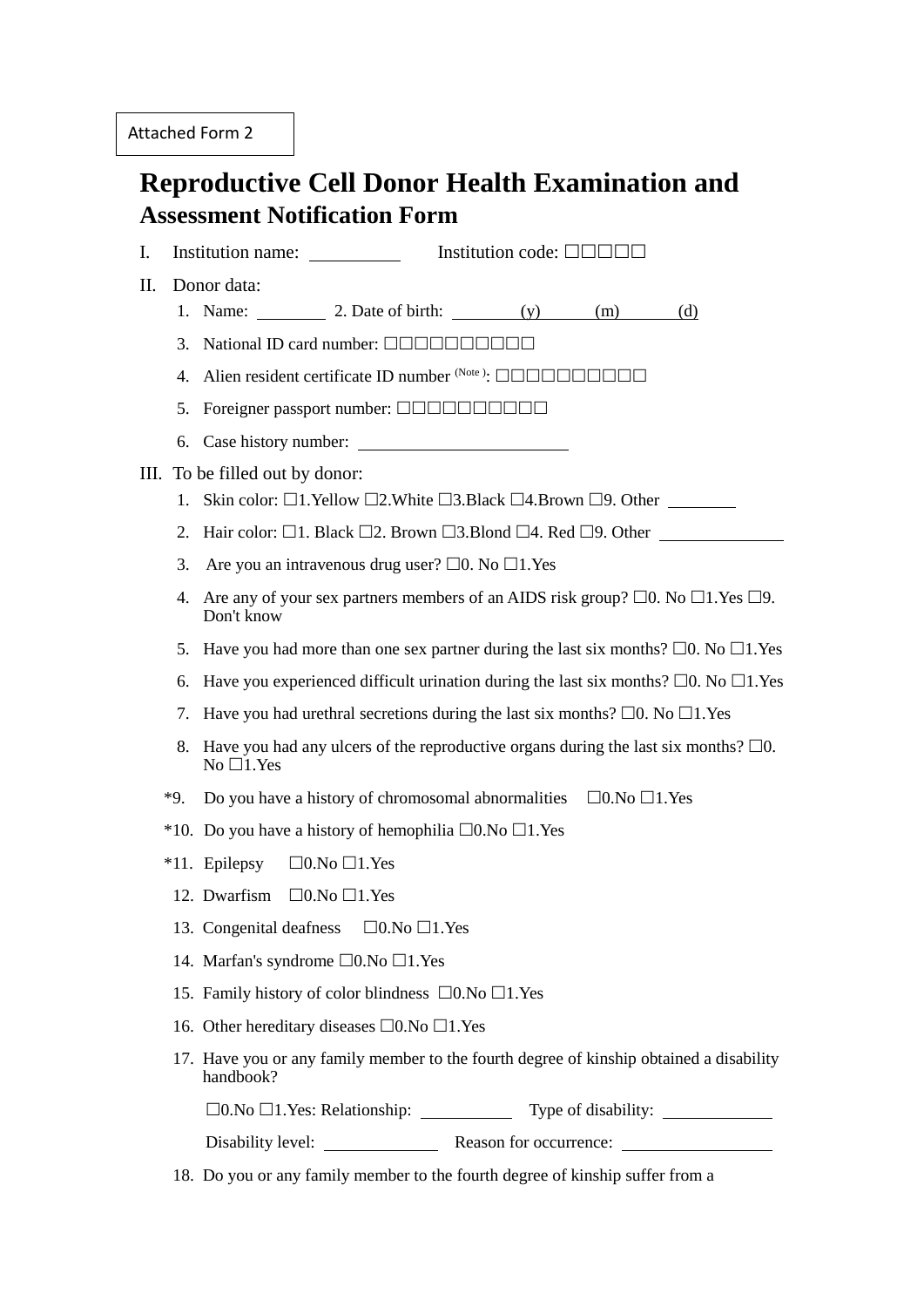hereditary disease?

|                                                                                                                                        | $\square$ 0. No $\square$ 1. Yes: Relationship: $\angle$ Name of disease: $\square$ |  |
|----------------------------------------------------------------------------------------------------------------------------------------|-------------------------------------------------------------------------------------|--|
| 19. Have you obtained a major sickness and injury card?                                                                                |                                                                                     |  |
| $\square$ 0. No $\square$ 1. Yes Name of disease:                                                                                      |                                                                                     |  |
| willing to bear all legal responsibility for any falsehood or fabrication.                                                             | I hereby certify that the information provided above is truthful and correct. I am  |  |
| Signature and seal of donor: Date filled out: (y) (m) (d)                                                                              |                                                                                     |  |
| IV. Health assessment items [to be filled out by the institution]                                                                      |                                                                                     |  |
| General physiological examination: $\Box$ No $\Box$ Yes                                                                                | Other major diseases:                                                               |  |
| Mental illness: $\Box$ No $\Box$ Yes                                                                                                   | Diabetes No Yes Test items:                                                         |  |
| Infectious disease:                                                                                                                    |                                                                                     |  |
|                                                                                                                                        | Chlamydia $\Box$ No $\Box$ Yes Test items:                                          |  |
| * Syphilis $\Box$ No $\Box$ Yes Test items: $\Box$                                                                                     | Cervical Smear test results:                                                        |  |
|                                                                                                                                        |                                                                                     |  |
|                                                                                                                                        |                                                                                     |  |
|                                                                                                                                        |                                                                                     |  |
| V. Health examination and assessment results: $\square$ 1. Suitable for donation $\square$ 2. Not                                      |                                                                                     |  |
| explained to him/her related rights and responsibilities; the donor's<br>have<br>understanding and written consent have been obtained. | I hereby certify that I have discussed the foregoing questions with the donor and   |  |
|                                                                                                                                        |                                                                                     |  |
|                                                                                                                                        | Assessment completion date: $(y)$ (m) (d)                                           |  |
| Date received: $(y)$ (m) (d)                                                                                                           | Accepted by:                                                                        |  |
|                                                                                                                                        |                                                                                     |  |

Note: Foreigners who do not have a national ID card shall fill out items 4 and 5; foreigners with no alien resident certificate ID may submit equivalent identification documents from their country of origin, and fill in the serial number on those documents.

Instruction:

- 1. Disease items marked with an "\*" absolutely rule out donation.
- 2. This form shall be sent to the competent authority by registered mail within 14 days from the assessment completion date (based on postmark date); the Institution shall preserve the second leaf.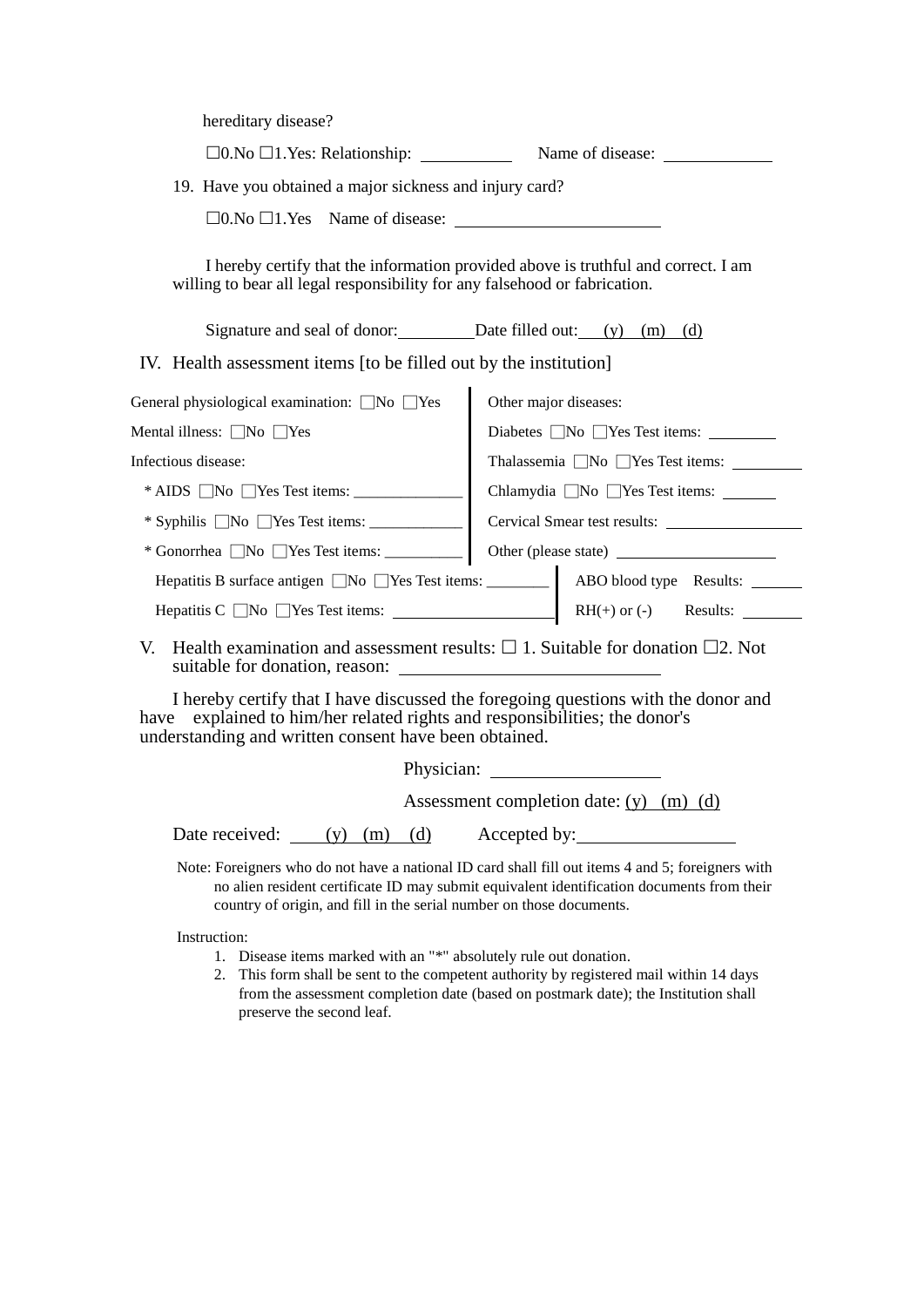# **Donated Reproductive Cell Operation Results Notification Form**

| I.  |                                                                               |  | Institution code: $\Box$ $\Box$ $\Box$ $\Box$ $\Box$ |     |
|-----|-------------------------------------------------------------------------------|--|------------------------------------------------------|-----|
| II. | Donor data:                                                                   |  |                                                      |     |
|     | 1. Name: $\qquad \qquad$ 2. Date of birth: $(y)$ (m)                          |  |                                                      | (d) |
|     | 3. National ID card number: <b>QQQQQQQQQQQ</b>                                |  |                                                      |     |
|     | 4. Alien resident certificate ID number (Note): 0000000000                    |  |                                                      |     |
|     | 5. Foreigner passport number: <b>QQQQQQQQQQ</b>                               |  |                                                      |     |
|     | 6. Sex: $\Box$ 1.M $\Box$ 2.F                                                 |  |                                                      |     |
|     | III. Acquisition of donated reproduction cells                                |  |                                                      |     |
|     | $\Box$ Sperm, date obtained: (y) (m) (d),                                     |  |                                                      |     |
|     | Date of completion of follow-up HIV test: $(y)$ (m) (d),                      |  |                                                      |     |
|     | Test results: $\Box$ negative $\Box$ positive                                 |  |                                                      |     |
|     | Was the sperm transferred from a sperm bank? $\square$ 1. Yes $\square$ 2. No |  |                                                      |     |
|     | $\Box$ Oocytes, date obtained: $(y)$ (m) (d)                                  |  |                                                      |     |
|     |                                                                               |  |                                                      |     |
| V.  | Recipient woman data:                                                         |  |                                                      |     |
|     | 1. Name: $\qquad \qquad$ 2. Date of birth: $(y)$ (m)                          |  |                                                      | (d) |
|     | 3. National ID card number: $\Box \Box \Box \Box \Box \Box \Box \Box$         |  |                                                      |     |
|     | 4. Alien resident certificate ID number (Note): 00000000000                   |  |                                                      |     |
|     | 5. Foreigner passport number: <b>QQQQQQ</b> I                                 |  |                                                      |     |
|     | VI. Recipient man data:                                                       |  |                                                      |     |
|     | 1. Name: $\frac{1}{2}$ 2. Date of birth: $\frac{y}{y}$ (m)                    |  |                                                      | (d) |
|     | 3. National ID card number: $\Box$ $\Box$ $\Box$ $\Box$ $\Box$                |  |                                                      |     |
|     | 4. Alien resident certificate ID number $(Note)$ : $\Box$                     |  |                                                      |     |
|     | 5. Foreigner passport number: $\Box$ $\Box$ $\Box$ $\Box$                     |  |                                                      |     |

VII. Following this operation, are any of the donor's reproduction cells or embryos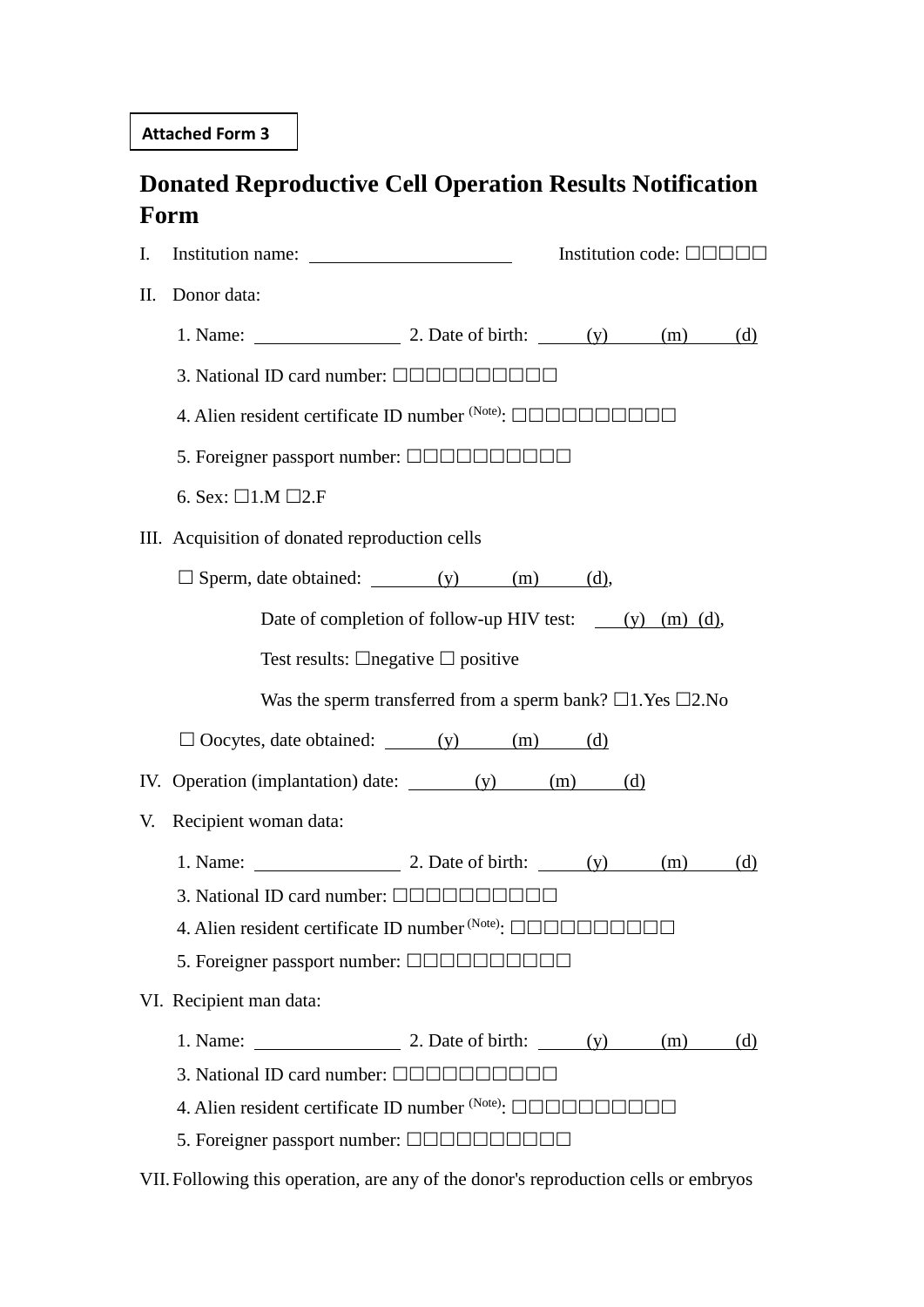| created from the donor's reproductive cells still in storage?                                            |  |  |  |
|----------------------------------------------------------------------------------------------------------|--|--|--|
| $\square$ 0. No longer in storage                                                                        |  |  |  |
| $\Box$ 1. Still in storage, type of storage: $\Box$ sperm $\Box$ oocytes $\Box$ embryo                   |  |  |  |
| VIII. Operation method:                                                                                  |  |  |  |
| $\Box$ 1. In vitro fertilization and embryo implantation                                                 |  |  |  |
| $\square$ 2. Sperm and oocyte implantation                                                               |  |  |  |
| $\Box$ 3. Fertilized oocytes/embryo Fallopian tube implantation                                          |  |  |  |
| $\Box$ 4. Artificial insemination (frozen sperm) $\Box$ 5. Frozen embryo                                 |  |  |  |
| IX. Result to recipient woman 12 weeks after operation:                                                  |  |  |  |
| $\Box$ 1. Not pregnant $\Box$ 2. Pregnant $\Box$ 3. Pregnant but miscarried                              |  |  |  |
|                                                                                                          |  |  |  |
| Notification date: (y) (m) (d) Operating physician:                                                      |  |  |  |
| Date received: (y) (m) (d) Accepted by:                                                                  |  |  |  |
| (First leaf)                                                                                             |  |  |  |
|                                                                                                          |  |  |  |
| X. Pregnancy of recipient woman:                                                                         |  |  |  |
| $\Box$ 1. Ectopic pregnancy $\Box$ 2. Miscarriage $\Box$ 3. Dead fetus or stillborn $\Box$               |  |  |  |
| 4. Live birth $\Box$ 9. Other (please state):                                                            |  |  |  |
| Date of occurrence: (y)<br>(m)<br>(d)                                                                    |  |  |  |
|                                                                                                          |  |  |  |
| Live born infant data                                                                                    |  |  |  |
| Date of birth: $(y)$<br>$(m)$ (d) Weeks of pregnancy :<br>weeks                                          |  |  |  |
| Number of births: $\Box$ 1. Single birth $\Box$ 2. Twins $\Box$ 3. Triplets or above (please fill in the |  |  |  |
| following infant data in accordance with birth order)                                                    |  |  |  |
| <b>Health situation</b><br>Body weight<br><u>Sex</u>                                                     |  |  |  |

 $\square M \square F$  Aprox.  $g$   $\square$  normal  $\square$  malformed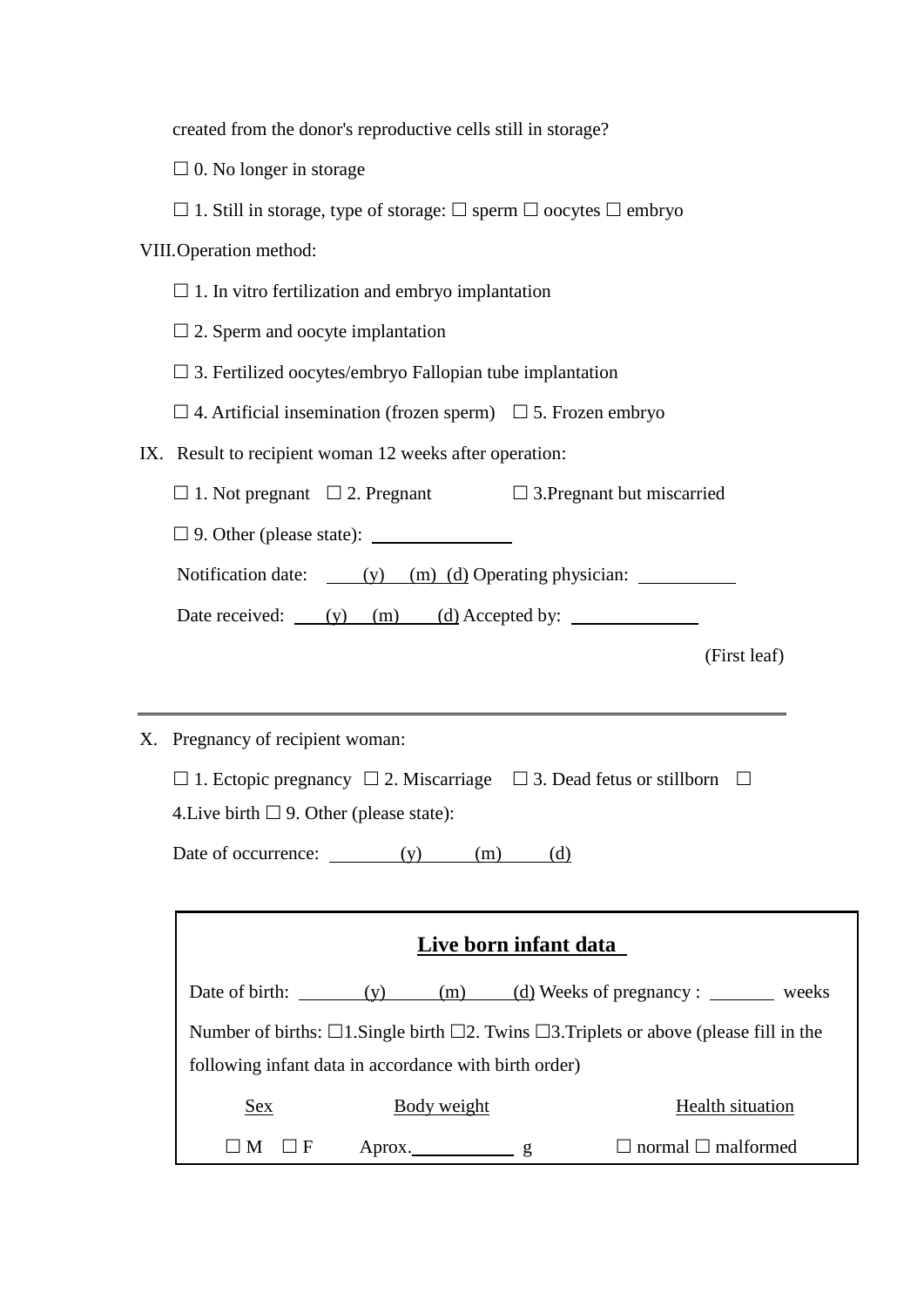| $\Box M$ $\Box F$ Aprox. $g$ |                                 | $\Box$ normal $\Box$ malformed |
|------------------------------|---------------------------------|--------------------------------|
| $\Box M$ $\Box F$            | Aprox. $\qquad \qquad \qquad g$ | $\Box$ normal $\Box$ malformed |

Notification date: <u>(y)</u> (m) (d) Operating physician: Date received: (y) (m) (d) Accepted by:

Note: Foreigners who do not have a national ID card shall fill out items 4 and 5; foreigners with no alien resident certificate ID may submit equivalent identification documents from their country of origin, and fill in the serial number on those documents.

Instruction: The first leaf of this form shall be sent to the competent authority within 12 weeks after the date of operation; the second leaf shall be sent to the competent authority by registered mail within two months after the estimated date of birth (based on postmark date); the Institution shall preserve the third leaf.

(Second leaf) (Third leaf)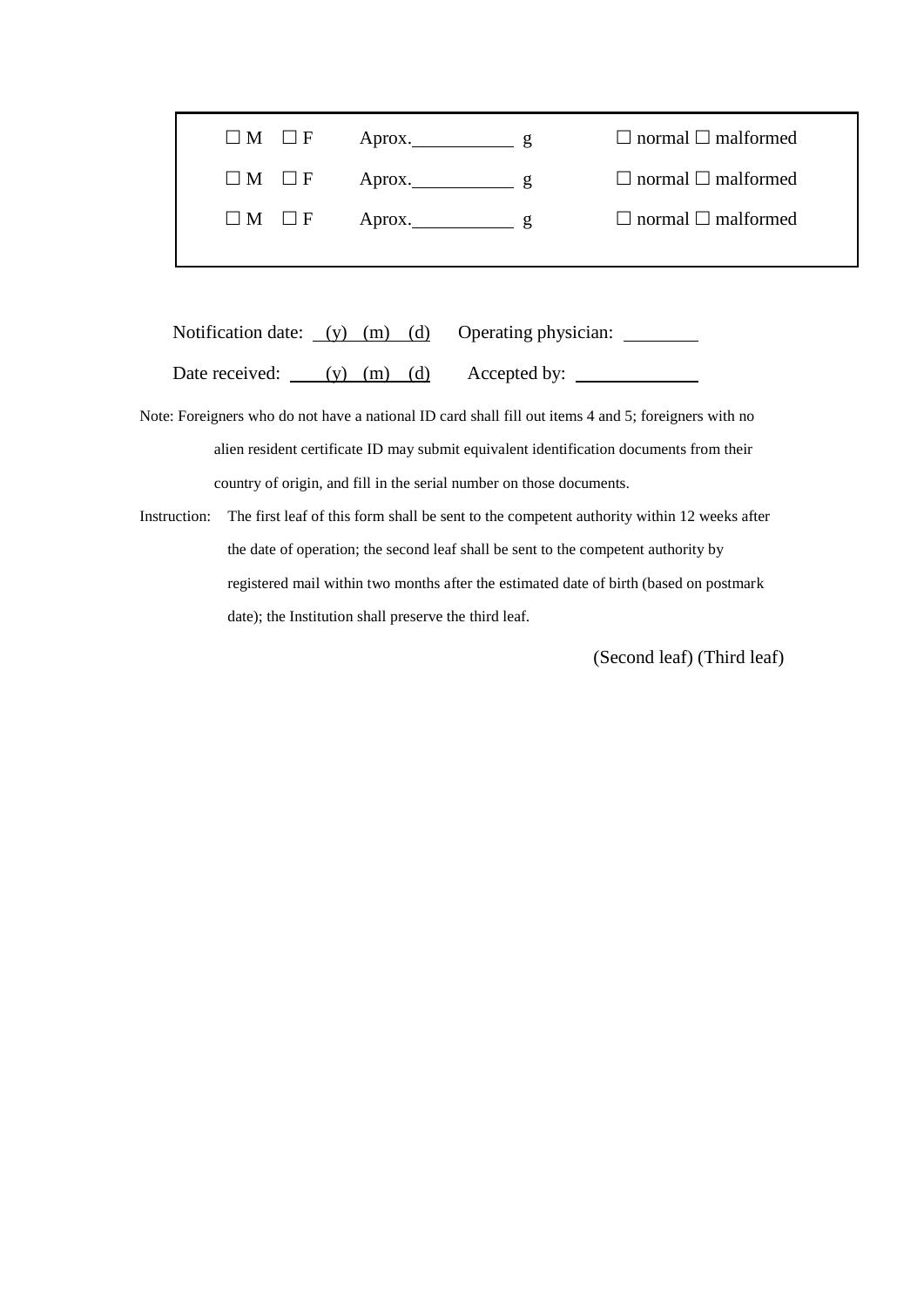# **Notification Form for Failure to Complete Donation, Return, Destruction, or Transfer of Reproductive Cells or Embryos Created from Donated Reproductive Cells**

| I.  | Institution name: Institution code: $\Box$                                                      |  |     |
|-----|-------------------------------------------------------------------------------------------------|--|-----|
| П.  | Donor data:                                                                                     |  |     |
|     | 1. Name: $\qquad \qquad$ 2. Date of birth: $\qquad \qquad$ (y) $\qquad \qquad$ (m) $\qquad$ (d) |  |     |
|     | 3. National ID card number: <b>QQQQQQQQQQ</b>                                                   |  |     |
|     | 4. Alien resident certificate ID number (Note): 00000000000                                     |  |     |
|     |                                                                                                 |  |     |
|     | III. Recipient woman data:                                                                      |  |     |
|     | 1. Name: $\qquad \qquad$ 2. Date of birth: $(y)$ (m) (d)                                        |  |     |
|     | 3. National ID card number: <b>QQQQQQQQQQQ</b>                                                  |  |     |
|     | 4. Alien resident certificate ID number (Note): 00000000000                                     |  |     |
|     | 5. Foreigner passport number: $\Box$ $\Box$ $\Box$ $\Box$ $\Box$ $\Box$ $\Box$ $\Box$ $\Box$    |  |     |
| IV. | Recipient man data:                                                                             |  |     |
|     | 1. Name: $\frac{1}{2}$ 2. Date of birth: $\frac{y}{y}$ (m) (m)                                  |  | (d) |
|     | 3. National ID card number: <b>QQQQQQQQQQ</b>                                                   |  |     |
|     |                                                                                                 |  |     |
|     |                                                                                                 |  |     |
| V.  | Notification types and reasons:                                                                 |  |     |

| Type                          | <b>Reason</b>                                                 |
|-------------------------------|---------------------------------------------------------------|
| <b>Failure to</b><br>complete | $\Box$ 1. Health assessment results not suitable for donation |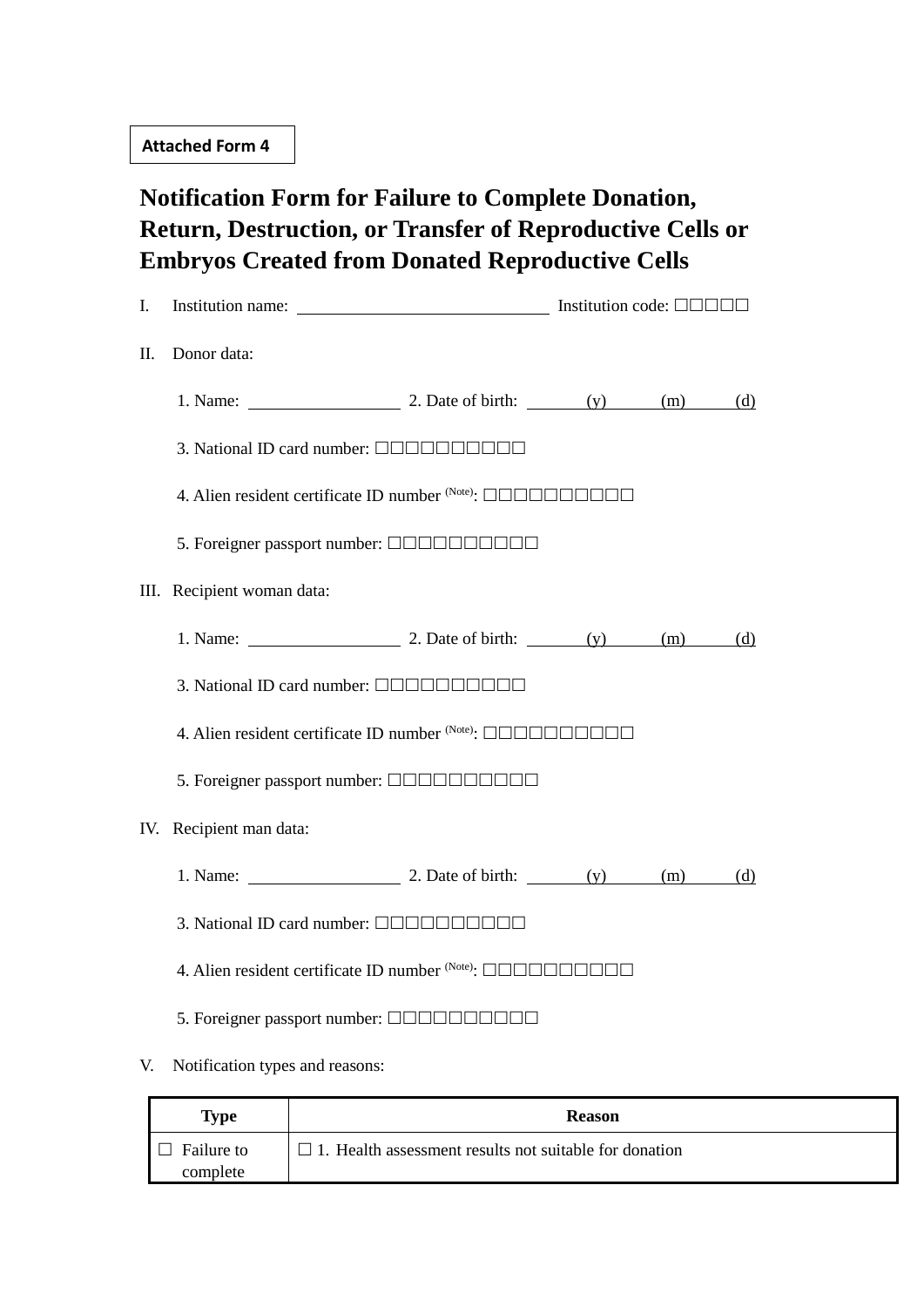| <b>Type</b>        | <b>Reason</b>                                                                                                           |
|--------------------|-------------------------------------------------------------------------------------------------------------------------|
| donation           | $\Box$ 2. Donor calls off donation                                                                                      |
|                    | $\Box$ 3. Loss of contact with donor                                                                                    |
|                    | $\square$ 4. Institution terminates business                                                                            |
|                    | $\Box$ 9. Other $\Box$                                                                                                  |
| $\Box$ Return      | Due to impaired procreative function, donor requests return of reproductive cells<br>ப<br>that have not been destroyed. |
| $\Box$ Destruction | $\Box$ 1. Has enabled recipient couple to complete one live birth.                                                      |
|                    | $\Box$ 2. Preserved for more than ten years.                                                                            |
|                    | $\Box$ 3. Reproductive cells found to be unsuitable for artificial reproduction after<br>donation.                      |
|                    | $\Box$ 4. Recipient couple have an invalid or annulled marriage, are divorced, or one<br>party has died.                |
|                    | $\square$ 5. Recipient couple give up artificial reproduction.                                                          |
|                    | $\Box$ 6. The institution has terminated business.                                                                      |
|                    |                                                                                                                         |
|                    | Destruction type: $\Box$ sperm $\Box$ oocytes $\Box$ embryo created from donated reproductive<br>cells                  |
| $\Box$ Transfer    | $\Box$ 1. The institution has terminated business.                                                                      |
|                    | $\Box$ 2. Transferred to another medical care institution for use.                                                      |
|                    | $\Box$ 3. Recipient couple has requested transfer.                                                                      |
|                    |                                                                                                                         |
|                    |                                                                                                                         |
|                    | Transfer type: $\Box$ sperm $\Box$ oocytes $\Box$ embryo created from donated reproductive cells                        |
|                    | Is sperm still being stored after the sperm bank has provided it? $\square$ Yes $\square$ No                            |
|                    | Handed-over documents:                                                                                                  |
|                    | $\Box$ 1. Reproductive Cell Donation Checking Application Form (photocopy)                                              |
|                    | $\Box$ 2. Reproductive Cell Donation Checking Response Form (photocopy)                                                 |
|                    | $\Box$ 3. Reproductive Cell Donor Health Examination and Assessment Notification<br>Form (photocopy)                    |
|                    | $\Box$ 4. Donated Reproductive Cell Operation Results Notification Form (photocopy)                                     |
|                    | $\Box$ 5. Letter of consent (photocopy)                                                                                 |
|                    |                                                                                                                         |
|                    | Transferee institution: (please affix confirming seal)                                                                  |

Date on which the facts occurred:  $(y)$  (m) (d)

Date of completion of transfer: \_(y)\_(m)\_(d)

Notification date: \_\_\_\_(y)\_\_\_\_(m)\_\_\_(d) Notification provided by: \_\_\_\_\_\_\_\_\_\_\_\_\_\_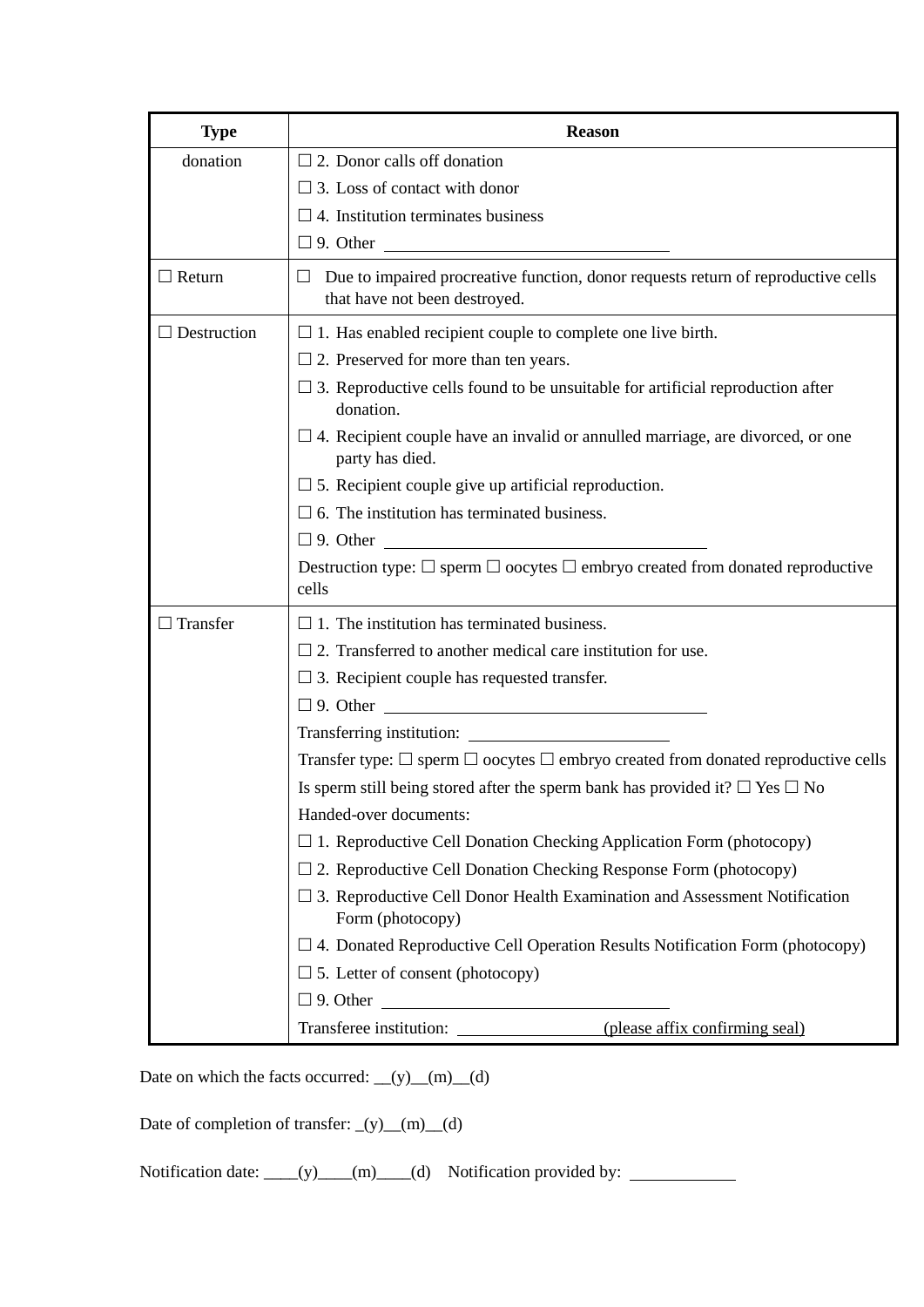Date received:\_\_\_\_(y)\_\_\_\_(m)\_\_\_\_(d) Accepted by:

- Instruction: Foreigners who do not have a national ID card shall fill out items 4 and 5; foreigners with no alien resident certificate ID may submit equivalent identification documents from their country of origin, and fill in the serial number on those documents.
- Please note: The first leaf of this form shall be sent to the competent authority by registered mail within two months of the date of failure to complete donation, return, or destruction, or within two months of the date of completion of transfer (based on postmark date); the Institution shall preserve the second leaf.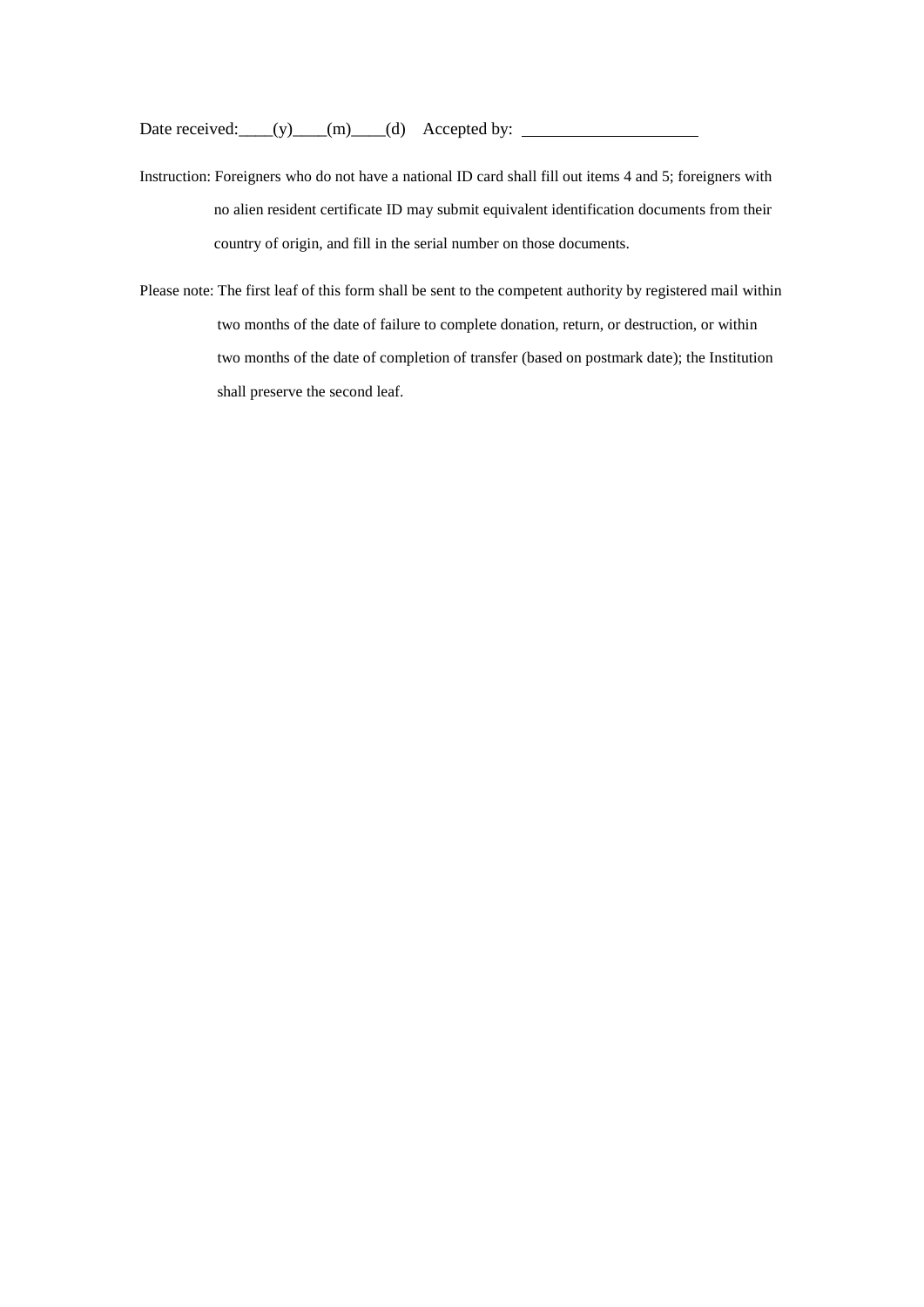| <b>Attached Form 5</b> |  |
|------------------------|--|
|------------------------|--|

(y) (m) (d) (Sunday) to (y) (m) (d) (Saturday)

# **Case Report Form for All the Initiated Cycles with or without the Use of Ovulation Induction Drugs in Artificial Reproduction**

Institution name:

Institution code:

| Name of<br>recipient<br>woman | National ID card<br>number/alien<br>resident certificate<br>ID/passport number<br>(Note) | Case history<br>number | Date of birth<br>y/m/d | <b>Initiated Date</b><br>y/m/d | Already performed<br>health examination and<br>assessment in accordance<br>with Article 7, Paragraph<br>1 of the Artificial<br>Reproduction Act<br>(please check) | Explanation made to<br>recipient couple and<br>consent form obtained in<br>accordance with Article<br>12, Paragraph 1 of the<br><b>Artificial Reproduction</b><br>Act (please check) |
|-------------------------------|------------------------------------------------------------------------------------------|------------------------|------------------------|--------------------------------|-------------------------------------------------------------------------------------------------------------------------------------------------------------------|--------------------------------------------------------------------------------------------------------------------------------------------------------------------------------------|
|                               |                                                                                          |                        |                        |                                |                                                                                                                                                                   |                                                                                                                                                                                      |
|                               |                                                                                          |                        |                        |                                |                                                                                                                                                                   |                                                                                                                                                                                      |
|                               |                                                                                          |                        |                        |                                |                                                                                                                                                                   |                                                                                                                                                                                      |
|                               |                                                                                          |                        |                        |                                |                                                                                                                                                                   |                                                                                                                                                                                      |
|                               |                                                                                          |                        |                        |                                |                                                                                                                                                                   |                                                                                                                                                                                      |
|                               |                                                                                          |                        |                        |                                |                                                                                                                                                                   |                                                                                                                                                                                      |
|                               |                                                                                          |                        |                        |                                |                                                                                                                                                                   |                                                                                                                                                                                      |
|                               |                                                                                          |                        |                        |                                |                                                                                                                                                                   |                                                                                                                                                                                      |

Instruction: Foreigners with no national ID card shall provide both the alien resident certificate ID and passport number. Please note: Cases from the previous week must be filled in on this form by Tuesday of each week.

Notification provided by:

Notification date: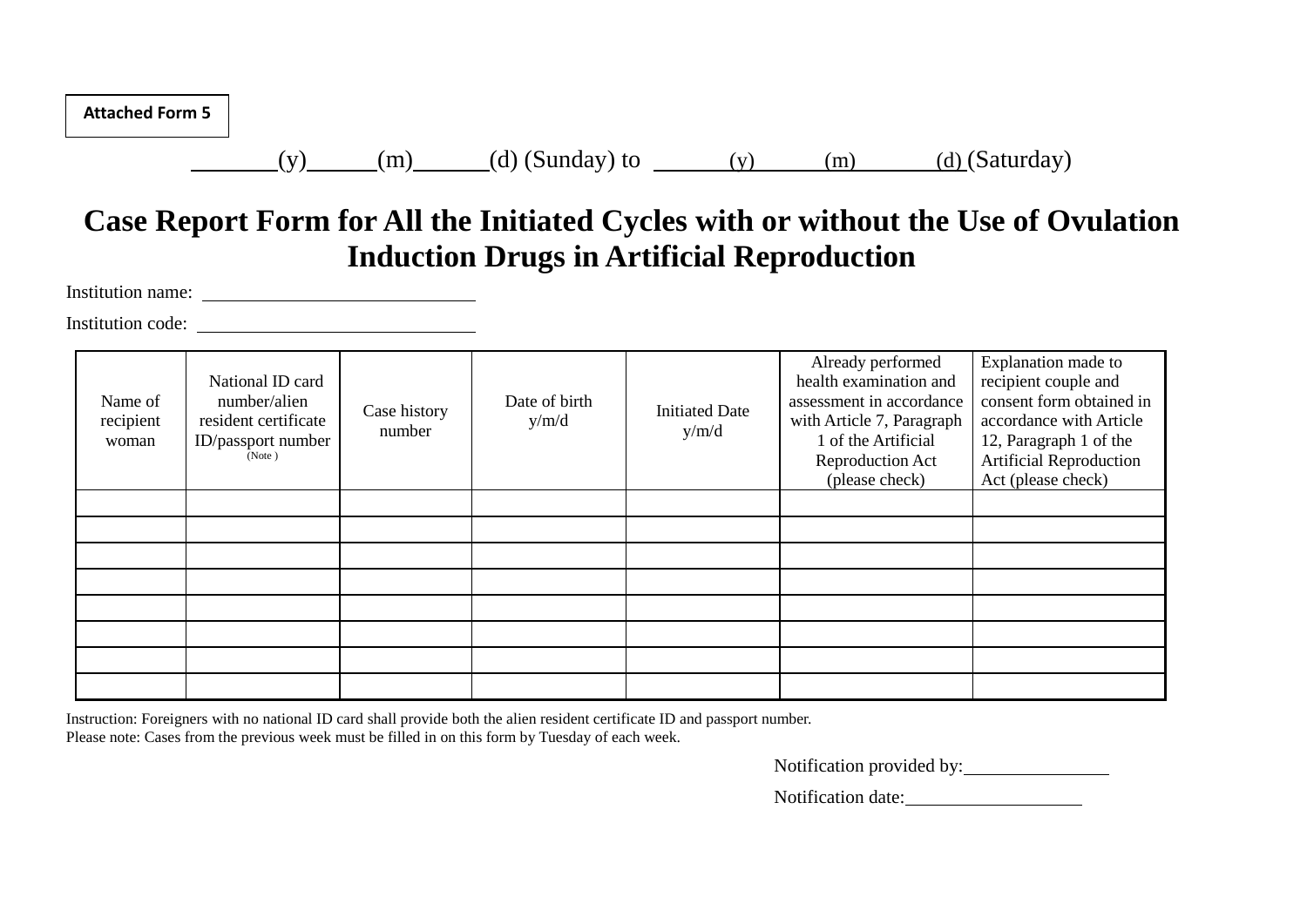# **Recipient Couple Health Examination and Assessment Form**

| <b>Recipient woman</b>                                                                               | <b>Recipient man</b>                                                                                 |  |  |
|------------------------------------------------------------------------------------------------------|------------------------------------------------------------------------------------------------------|--|--|
| I. Basic information                                                                                 | I. Basic information                                                                                 |  |  |
|                                                                                                      |                                                                                                      |  |  |
| 2. Date of birth: $(y/m/d)$                                                                          | 2. Date of birth: $(y/m/d)$                                                                          |  |  |
| 3. National ID card number:<br><u>ooooooooo</u>                                                      | 3. National ID card number:<br><u>ooooooooo</u>                                                      |  |  |
| 4. Alien resident certificate ID number <sup>(Note)</sup> :                                          | 4. Alien resident certificate ID number <sup>(Note)</sup> :                                          |  |  |
| 5. Foreigner passport number:<br>1000000000                                                          | 5. Foreigner passport number:<br>3000000000                                                          |  |  |
|                                                                                                      | II. Skin color ___________, Hair color _________                                                     |  |  |
| Height: _____________ cm, Weight: __________ kg                                                      | Height: cm, Weight: kg                                                                               |  |  |
| Blood type: ABO blood type Results:                                                                  | Blood type: ABO blood type Results:                                                                  |  |  |
| <b>III.</b> General psychological conditions:                                                        | III. General psychological conditions:                                                               |  |  |
| Mental illness:                                                                                      | Mental illness:                                                                                      |  |  |
| $\Box$ 0.No $\Box$ 1.Yes, condition:                                                                 | $\Box$ 0.No $\Box$ 1.Yes, condition:                                                                 |  |  |
| <b>IV.</b> General physiological conditions:                                                         | IV. General physiological conditions:                                                                |  |  |
| Systemic disease:                                                                                    | Systemic disease:                                                                                    |  |  |
| $\Box$ 0.No $\Box$ 1.Yes, disease:                                                                   | $\Box$ 0.No $\Box$ 1. Yes, disease:                                                                  |  |  |
| <b>Family disease history:</b><br>V.                                                                 | <b>Family disease history:</b><br>V.                                                                 |  |  |
| $\Box$ 0.No $\Box$ 1.Yes, disease:                                                                   | $\Box$ 0.No $\Box$ 1.Yes, disease:                                                                   |  |  |
| VI. Hereditary disease history of recipient<br>and relatives within the fourth degree<br>of kinship: | VI. Hereditary disease history of recipient<br>and relatives within the fourth degree of<br>kinship: |  |  |
| $\Box$ 0.No $\Box$ 1.Yes, disease:                                                                   | $\Box$ 0.No $\Box$ 1.Yes, disease:                                                                   |  |  |
| Relationship: ______                                                                                 | Relationship: _______                                                                                |  |  |
| VII. Infectious disease test results:                                                                | VII. Infectious disease test results:                                                                |  |  |
| $\Box$ 0.<br>No<br>1. Syphilis<br>$\Box$ 1. Yes                                                      | $\Box$ 0.No<br>1. Syphilis<br>$\Box$ 1. Yes                                                          |  |  |
| $2.$ AIDS:<br>$\Box$ 0.No<br>$\Box$ 1. Yes                                                           | $\Box$ 0.No<br>$2.$ AIDS:<br>$\Box$ 1. Yes                                                           |  |  |
| 3. Other infectious disease history:                                                                 | 3. Other infectious disease history:                                                                 |  |  |
| $\Box$ 0.No                                                                                          | $\Box$ 0.No                                                                                          |  |  |
| $\Box$ 1. Yes, disease:                                                                              | $\Box$ 1. Yes, disease:                                                                              |  |  |

Note: Foreigners who do not have a national ID card shall fill out items 4 and 5; foreigners with no alien resident certificate ID may submit equivalent identification documents from their country of origin, and fill in the serial number on those documents.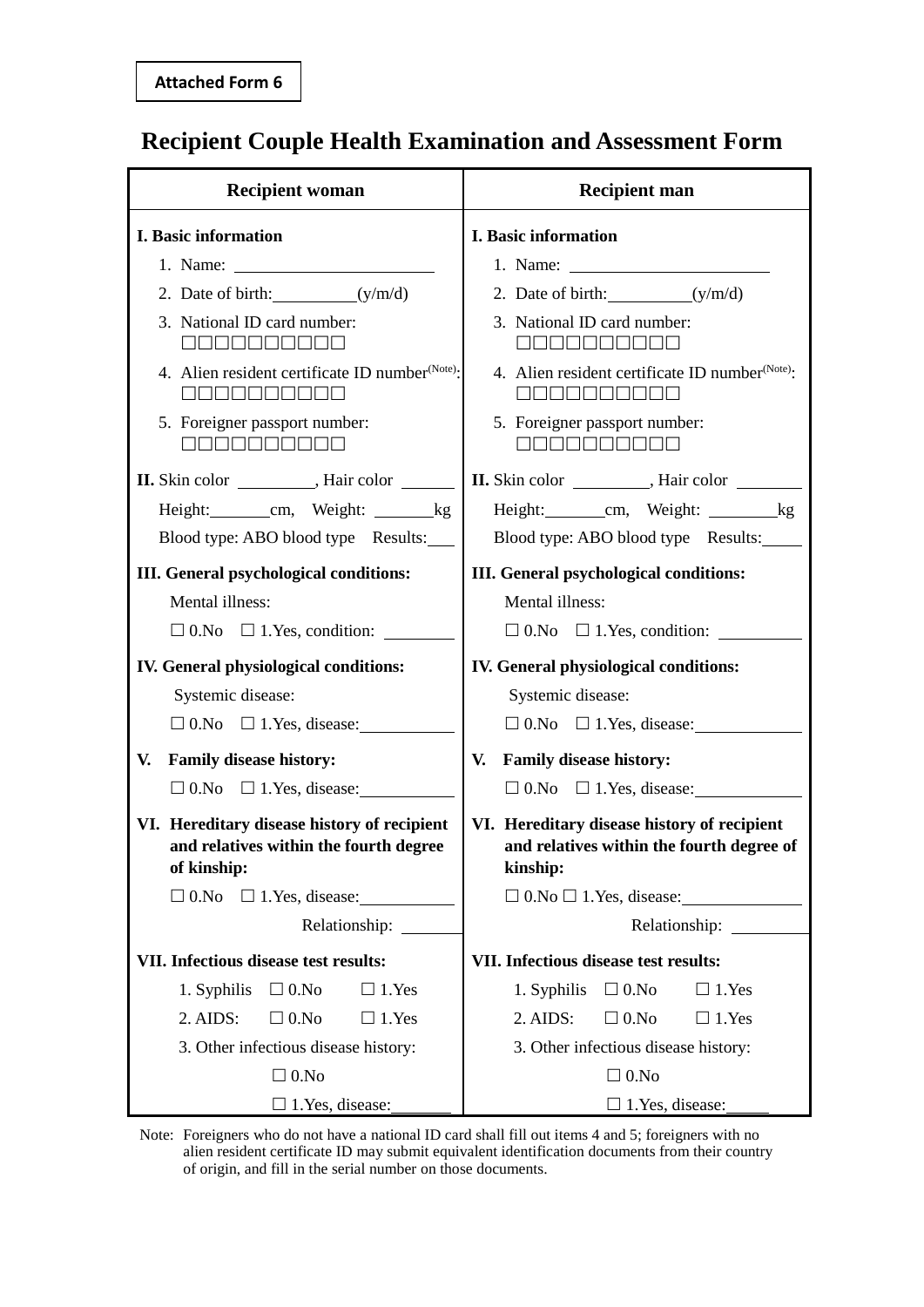Attached Form 7

Artificial Reproduction Case Data Form

| II. Recipient woman data:                                                                                                                                                                                                                                                                                                                                                                                                                       |                                                                                                                                                                                                                                |
|-------------------------------------------------------------------------------------------------------------------------------------------------------------------------------------------------------------------------------------------------------------------------------------------------------------------------------------------------------------------------------------------------------------------------------------------------|--------------------------------------------------------------------------------------------------------------------------------------------------------------------------------------------------------------------------------|
| 1. Name: $\frac{1}{\sqrt{1-\frac{1}{2}}}\qquad \qquad \frac{1}{\sqrt{1-\frac{1}{2}}}\qquad \qquad \frac{1}{\sqrt{1-\frac{1}{2}}}\qquad \qquad \frac{1}{\sqrt{1-\frac{1}{2}}}\qquad \qquad \frac{1}{\sqrt{1-\frac{1}{2}}}\qquad \qquad \frac{1}{\sqrt{1-\frac{1}{2}}}\qquad \qquad \frac{1}{\sqrt{1-\frac{1}{2}}}\qquad \qquad \frac{1}{\sqrt{1-\frac{1}{2}}}\qquad \qquad \frac{1}{\sqrt{1-\frac{1}{2}}}\qquad \qquad \frac{1}{\sqrt{1-\frac{1$ | 2. Date of birth: $\Box \Box \Box \Box$ (y) $/\Box \Box$ (m) $/\Box \Box$ (d)                                                                                                                                                  |
|                                                                                                                                                                                                                                                                                                                                                                                                                                                 | 4. Nationality: _____________                                                                                                                                                                                                  |
| 5. Alien resident certificate ID (Note): 6. Foreigner passport number:                                                                                                                                                                                                                                                                                                                                                                          |                                                                                                                                                                                                                                |
|                                                                                                                                                                                                                                                                                                                                                                                                                                                 |                                                                                                                                                                                                                                |
| III. Recipient man data:                                                                                                                                                                                                                                                                                                                                                                                                                        |                                                                                                                                                                                                                                |
|                                                                                                                                                                                                                                                                                                                                                                                                                                                 |                                                                                                                                                                                                                                |
| 3. National ID card number:                                                                                                                                                                                                                                                                                                                                                                                                                     |                                                                                                                                                                                                                                |
| 5. Alien resident certificate ID (Note): 6. Foreigner passport number:                                                                                                                                                                                                                                                                                                                                                                          |                                                                                                                                                                                                                                |
| IV. Date of initiation $\Box$ $\Box$ $\Box$ $(y)$ / $\Box$ $(m)$ / $\Box$ $(d)$<br>V. Data concerning artificial reproduction:                                                                                                                                                                                                                                                                                                                  |                                                                                                                                                                                                                                |
| $1 \text{ cm}$ Length of infertility (years, number round off)                                                                                                                                                                                                                                                                                                                                                                                  |                                                                                                                                                                                                                                |
| $2. \Box \Box$ Number of times using artificial reproduction                                                                                                                                                                                                                                                                                                                                                                                    |                                                                                                                                                                                                                                |
| 3.□Reason for infertility:                                                                                                                                                                                                                                                                                                                                                                                                                      |                                                                                                                                                                                                                                |
|                                                                                                                                                                                                                                                                                                                                                                                                                                                 | (1) Fallopian tube factors (2) Ovarian factors (3) Endometriosis (4) Other uterine                                                                                                                                             |
| factors(5) Other female factors (Please specify_______) (6) Male factors (7)                                                                                                                                                                                                                                                                                                                                                                    |                                                                                                                                                                                                                                |
| Multiple factors (9) Reason Unclear                                                                                                                                                                                                                                                                                                                                                                                                             |                                                                                                                                                                                                                                |
| 4.□Method of artificial reproduction                                                                                                                                                                                                                                                                                                                                                                                                            |                                                                                                                                                                                                                                |
| $(1)$ IVF/ET $(2)$ GIFT $(3)$ ZIFT/TET $(4)$ AID $(5)$ IVF/ET+GIFT                                                                                                                                                                                                                                                                                                                                                                              |                                                                                                                                                                                                                                |
|                                                                                                                                                                                                                                                                                                                                                                                                                                                 | (9) Other (if multiple selection, please specify embryo surgery ________________                                                                                                                                               |
| 5.□Ovarian stimulation method:                                                                                                                                                                                                                                                                                                                                                                                                                  |                                                                                                                                                                                                                                |
|                                                                                                                                                                                                                                                                                                                                                                                                                                                 | (1) Natural period (2) Oral drug stimulation (3) Short cycle drug stimulation (4)                                                                                                                                              |
| Long cycle drug stimulation (5) Ultra-long cycle drug stimulation (6) GnRH                                                                                                                                                                                                                                                                                                                                                                      |                                                                                                                                                                                                                                |
|                                                                                                                                                                                                                                                                                                                                                                                                                                                 |                                                                                                                                                                                                                                |
| 6.⊡Ovulation stimulation results, were oocytes obtained?                                                                                                                                                                                                                                                                                                                                                                                        |                                                                                                                                                                                                                                |
|                                                                                                                                                                                                                                                                                                                                                                                                                                                 |                                                                                                                                                                                                                                |
| 7. D Micro-manipulation technique                                                                                                                                                                                                                                                                                                                                                                                                               |                                                                                                                                                                                                                                |
|                                                                                                                                                                                                                                                                                                                                                                                                                                                 | (1) ICSI (2) Assisted ovulation (3) ICSI + assisted ovulation (4) PGS (5) PGD                                                                                                                                                  |
|                                                                                                                                                                                                                                                                                                                                                                                                                                                 |                                                                                                                                                                                                                                |
| 8. ΩSource of sperm/oocytes:                                                                                                                                                                                                                                                                                                                                                                                                                    |                                                                                                                                                                                                                                |
| (1) Donated sperm (2) Donated oocytes                                                                                                                                                                                                                                                                                                                                                                                                           |                                                                                                                                                                                                                                |
|                                                                                                                                                                                                                                                                                                                                                                                                                                                 |                                                                                                                                                                                                                                |
|                                                                                                                                                                                                                                                                                                                                                                                                                                                 | Donor's national ID card number: Nationality: Nationality: Nationality: Nationality: Nationality: Nationality: Nationality: Nationality: Nationality: Nationality: Nationality: Nationality: Nationality: Nationality: Nationa |
| (3) Sperm and oocytes from couple                                                                                                                                                                                                                                                                                                                                                                                                               |                                                                                                                                                                                                                                |
|                                                                                                                                                                                                                                                                                                                                                                                                                                                 |                                                                                                                                                                                                                                |
| 9. <u>De</u> Number of oocytes obtained? (Including immature oocytes)                                                                                                                                                                                                                                                                                                                                                                           |                                                                                                                                                                                                                                |
| 10. O D Number of normal fertilized oocytes                                                                                                                                                                                                                                                                                                                                                                                                     |                                                                                                                                                                                                                                |
| 11. Do Number of implanted oocytes (GIFT)                                                                                                                                                                                                                                                                                                                                                                                                       |                                                                                                                                                                                                                                |
| 12. Number of implanted fertilized oocytes (embryos)                                                                                                                                                                                                                                                                                                                                                                                            |                                                                                                                                                                                                                                |
| $\square$ Number of fertilized oocytes/embryos implanted on Day 2 of cultivation                                                                                                                                                                                                                                                                                                                                                                |                                                                                                                                                                                                                                |
| $\square$ Number of fertilized oocytes/embryos implanted on Day 3 of cultivation                                                                                                                                                                                                                                                                                                                                                                |                                                                                                                                                                                                                                |
| $\Box$ Number of fertilized oocytes/embryos implanted on Day 4 of cultivation                                                                                                                                                                                                                                                                                                                                                                   |                                                                                                                                                                                                                                |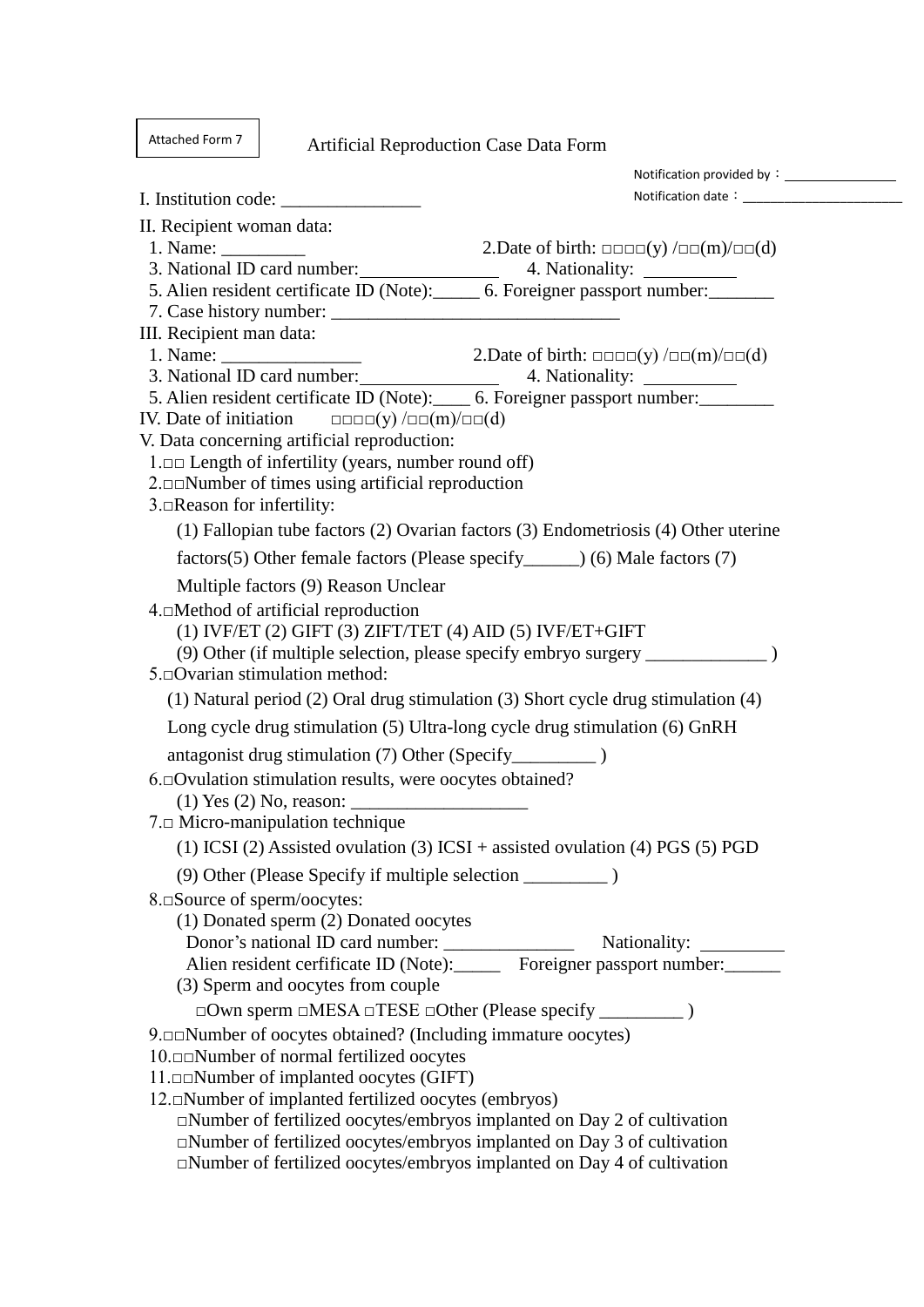□Number of fertilized oocytes/embryos implanted on Day 5 of cultivation □Number of fertilized oocytes/embryos implanted on Day 6 of cultivation 13.□□ Number of fertilized oocytes (embryos frozen) 14.□□ Number of frozen oocytes 15.□ Was sperm still in storage after this operation? (1) Yes (2) No 16.□Embryo type (1) Fresh (2) Frozen (3) Both 17. Implantation date  $\Box \Box \Box(v) / \Box \Box(m) / \Box \Box(d)$ 18.□Ovarian hyperstimulation syndrome (1) None (2) Mild (3) Moderate (4) Severe (9) Unclear 19.□Clinical pregnancy □□□□(y) /□□(m)/□□(d) (1) Yes: □Number of embryo sacs, □Number of fetal hearts, □Ectopic pregnancy (2) No 20.□□Reduction in embryos 21. Result of pregnancy  $\square$  $\square \square \square$  $(y)/\square \square (m)/\square \square (d)$  $\Box$  (1) Number of natural miscarriages (< 20 weeks)  $\Box$  (2) Number of ectopic pregnancies  $\Box$  (3) Number of induced miscarriages, reason  $\Box$  (4) Number of stillborn fetuses (20 - 27 weeks)  $\Box$  (5) Number of stillborn fetuses (>28 weeks)  $\Box$  (6) Number of live births 22.□ Number of abnormal stillborn or miscarried fetuses; Please specify\_\_\_\_\_\_\_\_ 23. Live born infant data Sex Weeks to birth Weight Birth method Physical conditions (1) \_\_\_\_\_\_ \_\_\_\_\_\_\_ \_\_\_\_\_\_\_ \_\_\_\_\_\_\_ \_\_\_\_\_\_\_\_\_\_\_\_\_\_\_  $(2)$ (3) \_\_\_\_\_\_ \_\_\_\_\_\_\_ \_\_\_\_\_\_\_ \_\_\_\_\_\_\_ \_\_\_\_\_\_\_\_\_\_\_\_\_\_\_ (4) \_\_\_\_\_\_ \_\_\_\_\_\_\_ \_\_\_\_\_\_\_ \_\_\_\_\_\_\_ \_\_\_\_\_\_\_\_\_\_\_\_\_\_\_ \*Codes for birth method and physical condition of live infant (I) Birth method code (1) Vaginal birth (2) Vaginal forceps birth (3) Vaginal vacuum suction birth (4) Vaginal birth with caesarean birth history (5) First caesarean birth (6) Caesarean birth with caesarean birth history (II) Physical condition code (1) 000 No special condition: normal (2) Obvious visible congenital defect 101 Nervous system 102 Eyes/face 103 Cardiovascular disease 104 Digestive system 105 Kidney/urinary system 106 Musculoskeletal system 107 Chromosomal abnormality 108 Other(please specify\_\_\_\_\_\_\_\_\_\_\_\_\_\_\_\_\_\_\_\_) (3) Other abnormality 201 Suspected infection 202 Jaundice requiring treatment 203 Breathing difficulty (use of respirator>30 minutes) 204 Birth injury 206 other (please specify) 207 Death of newborn 24. Operating physician: Note: Aliens with no national ID card must fill out items 4 and 5; aliens with no alien resident certificate ID shall submit equivalent identification documents from their country of origin, and fill in the serial number on those documents.

Instruction: Artificial reproduction cases and results of confirmed clinical pregnancy for the previous quarter shall be reported online using this form before the end of February, May, August, and November.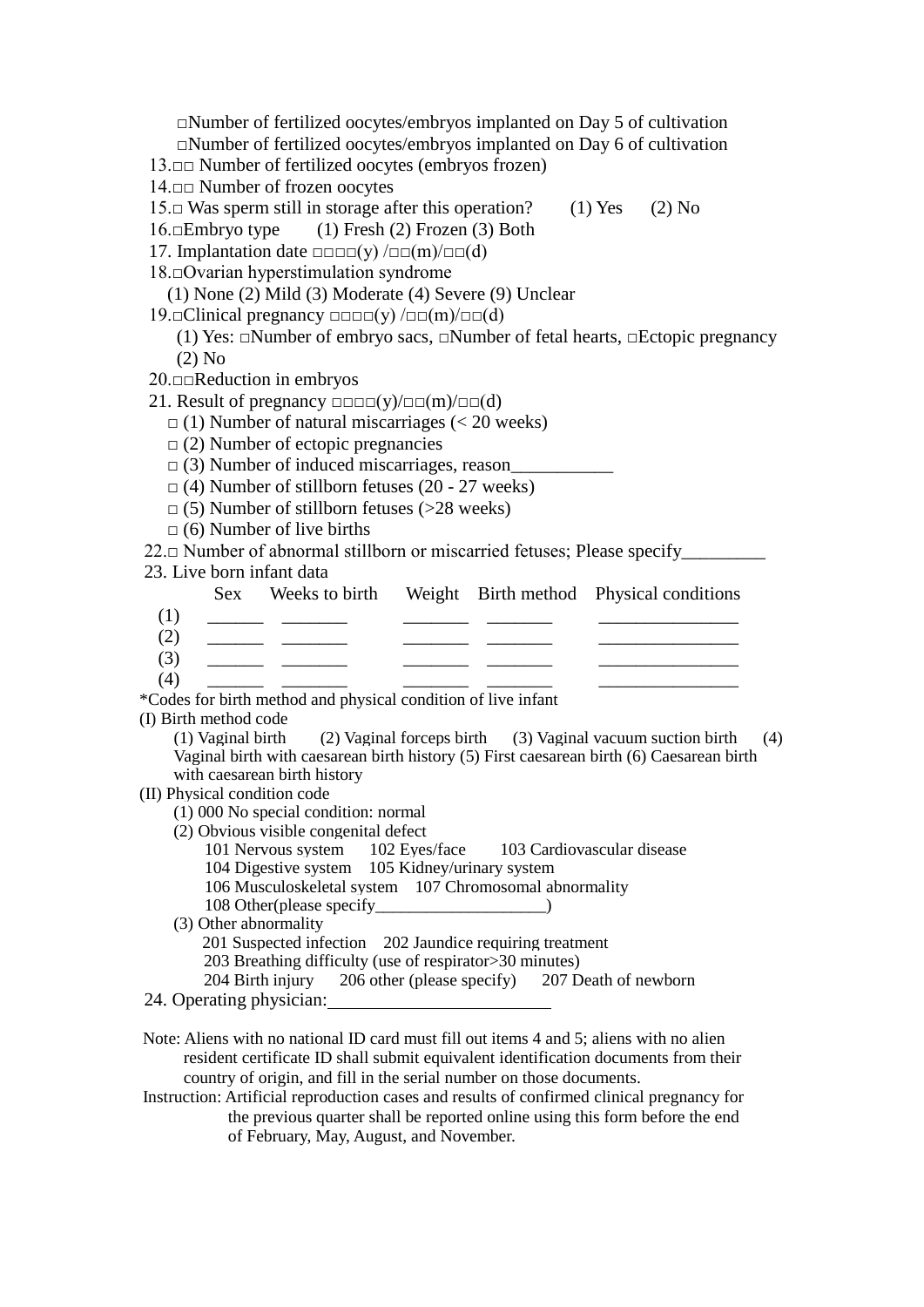# Instructions for Artificial Reproduction Case Data Form

- I. Institution code: Please provide the institution code assigned by the competent authority after the medical care institution applied to establish an artificial reproduction institution.
- II. Recipient woman data:
- 1. Name: Please provide the name of the recipient woman.
- 2. Date of birth: Please provide the birth date (Western year in A.D.) of the recipient woman.
- 3. National ID card number: Please provide recipient woman's ROC national ID card number. Leave this field blank if not an ROC citizen.
- 4. Nationality: For foreign recipient women, record the country of origin.
- 5. Alien resident certificate (ARC) ID: A foreign recipient woman without an ROC national ID card must fill in the ARC ID number on a relevant document issued by the ROC; if the woman has no ARC ID number, a relevant document from her country of origin shall be presented to the medical care institution for checking, and the ID number filled in. Leave this field blank if the recipient woman has an ROC national ID card.
- 6. Foreign passport number: Apart from providing the foregoing numbers, a recipient woman without an ROC national ID card must also provide her passport number. Leave this field blank if the recipient woman has an ROC national ID card.
- 7. Case history number: Please provide recipient woman's case history number at the operating institution.
- III. Recipient man data:
- 1. Name: Please provide the name of the recipient man.
- 2. Date of birth: Please provide the birth date (Western year in A.D.) of the recipient man.
- 3. National ID card number: Please provide recipient man's ROC national ID card number.

Leave this field blank if not an ROC citizen.

- 4. Nationality: For foreign recipient men, record the country of origin.
- 5. Alien resident certificate (ARC) ID: A foreign recipient man without an ROC national ID card must fill in the ARC ID number on a relevant document issued by the ROC; if the man has no ARC ID number, a relevant document from his country of origin shall be presented to the medical care institution for checking, and the ID number filled in. Leave this field blank if the recipient man has an ROC national ID card.
- 6. Foreign passport number: Apart from providing the foregoing numbers, a recipient man without an ROC national ID card must also provide his passport number. Leave this field blank if the recipient man has an ROC national ID card.
- IV. Date of initiation: Please provide the Western date on which the recipient woman began use of ovulation induction drugs. If the recipient woman has not used ovulation induction drugs, but has used frozen embryos or calculation of natural period, please provide the date on which the recipient woman received a reproductive system examination and entered a treatment cycle.
- V. Data concerning artificial reproduction:
- 1. Period of infertility: Period during which a woman who has a normal sex life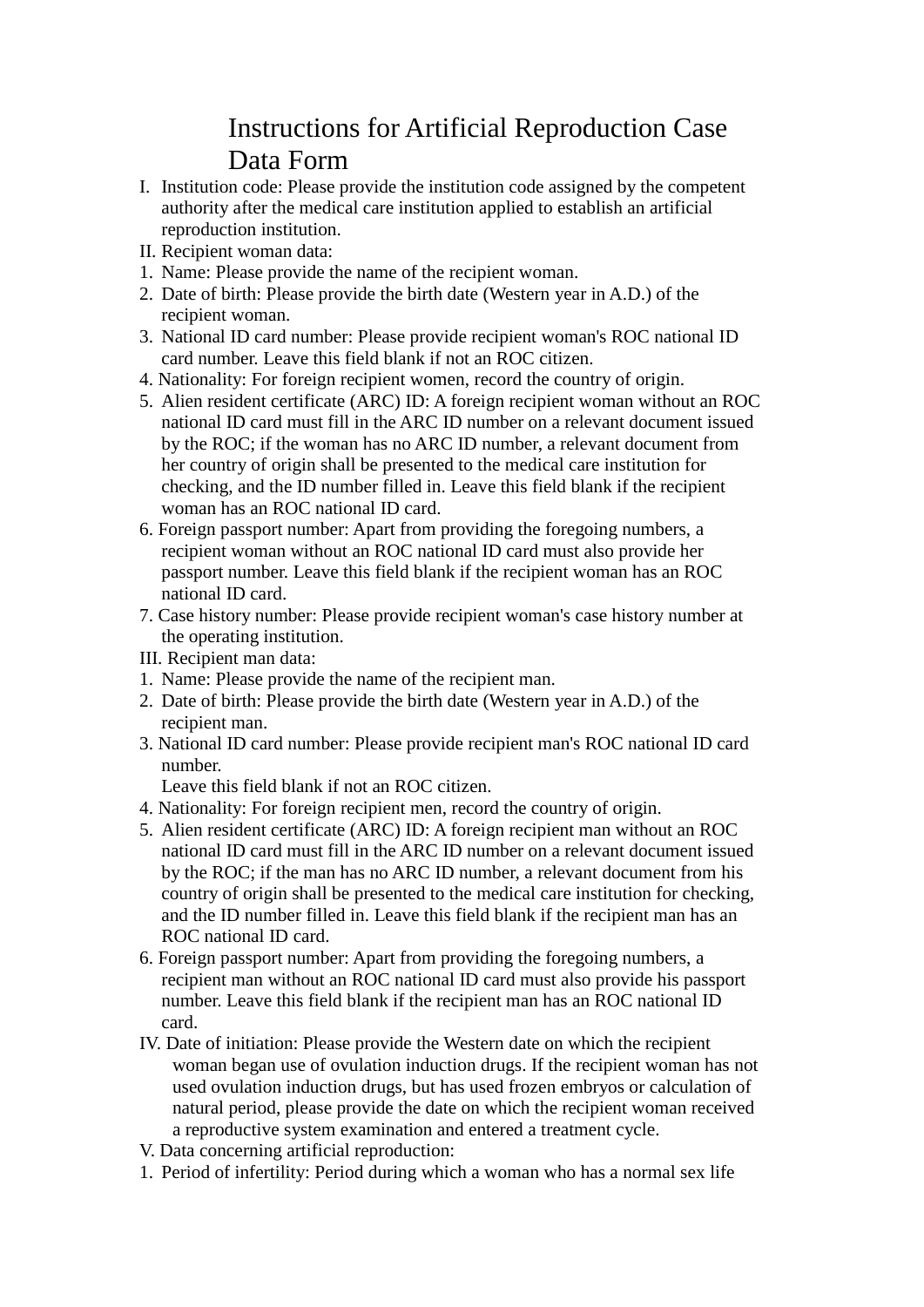and does not use birth control fails to become pregnant. Calculated in years; please round off.

- 2. Number of times using artificial reproduction: Number of times using artificial reproduction prior to this instance of use of ovulation induction drugs (or treatment cycle); does not include number of instances of artificial insemination (AIH) between spouses.
- 3. Reason for infertility: Please provide the following reason codes:
	- (1) Fallopian tube factor (2) Ovarian factors (3) Endometriosis (4) Other uterine factors (5) Other female factors (Please specify  $()$  (6) Male factors (7) Multiple factors (9) Reason unclear

Please provide code (7) if there is more than one reason for infertility; do not write code for primary reason.

- 4. Method of artificial reproduction: This field must be filled in for each case and each treatment cycle (including treatment cycles completed without acquisition or implantation of oocytes). The field may be filled as soon as a case enters a treatment cycle and the method of artificial reproduction is known. If the method is changed during this treatment cycle at the time of implantation, please change to show the method actually employed. Please provide the relevant assisted reproduction technique code:
	- (1)IVF/ET; (2)GIFT; (3)ZIFT/TET; (4)AID;(5) IVF/ET+GIFT; (9) Other (please specify )
- 5. Ovarian stimulation method: Please provide ovarian stimulation method code for recipient woman (or oocyte donor):
	- (1) Natural period (2) Oral drug stimulation (3) Short cycle drug stimulation
	- (4) Long cycle drug stimulation (5) Ultra-long cycle drug stimulation
	- (6) GnRH antagonist drug stimulation (7) Other (Specify\_\_\_\_)
- 6. Were oocytes obtained: Please provide code indicating whether oocytes were obtained after recipient woman (or oocyte donor) was injected with ovulation induction drugs:
	- $(1)$  Yes;  $(2)$  No.

Please provide the following reason code if no oocytes were obtained:

- (1) Poor ovarian stimulation.
- (2) Sperm could not be obtained.
- (3) Reason attributable to the female patient, such as high fever, discomfort, failure to give injection, etc.
- (4) Ovulation had already occurred.
- (5) Other.
- 7. Micro-manipulation technique: Please provide the combination of sperm and oocytes, and the use of micro-manipulation techniques, during the current cycle; fill out 0 if no micro-manipulation technique was used.

(1) ICSI; (2) Assisted ovulation; (3) ICSI+ assisted ovulation;(4)PGS;

- (5) PGD; (9) Other (Please specify if multiple selection )
- 8. Source of sperm/oocytes: Please provide the sperm/oocyte source code applicable to the current cycle:

 (1)Donated sperm; (2) Donated oocytes; (3) Sperm and oocytes from couple If (1) or (2) is selected, enter the ID number of the donor. If the donor is a foreigner, enter his/her country of origin, ARC number, and passport number.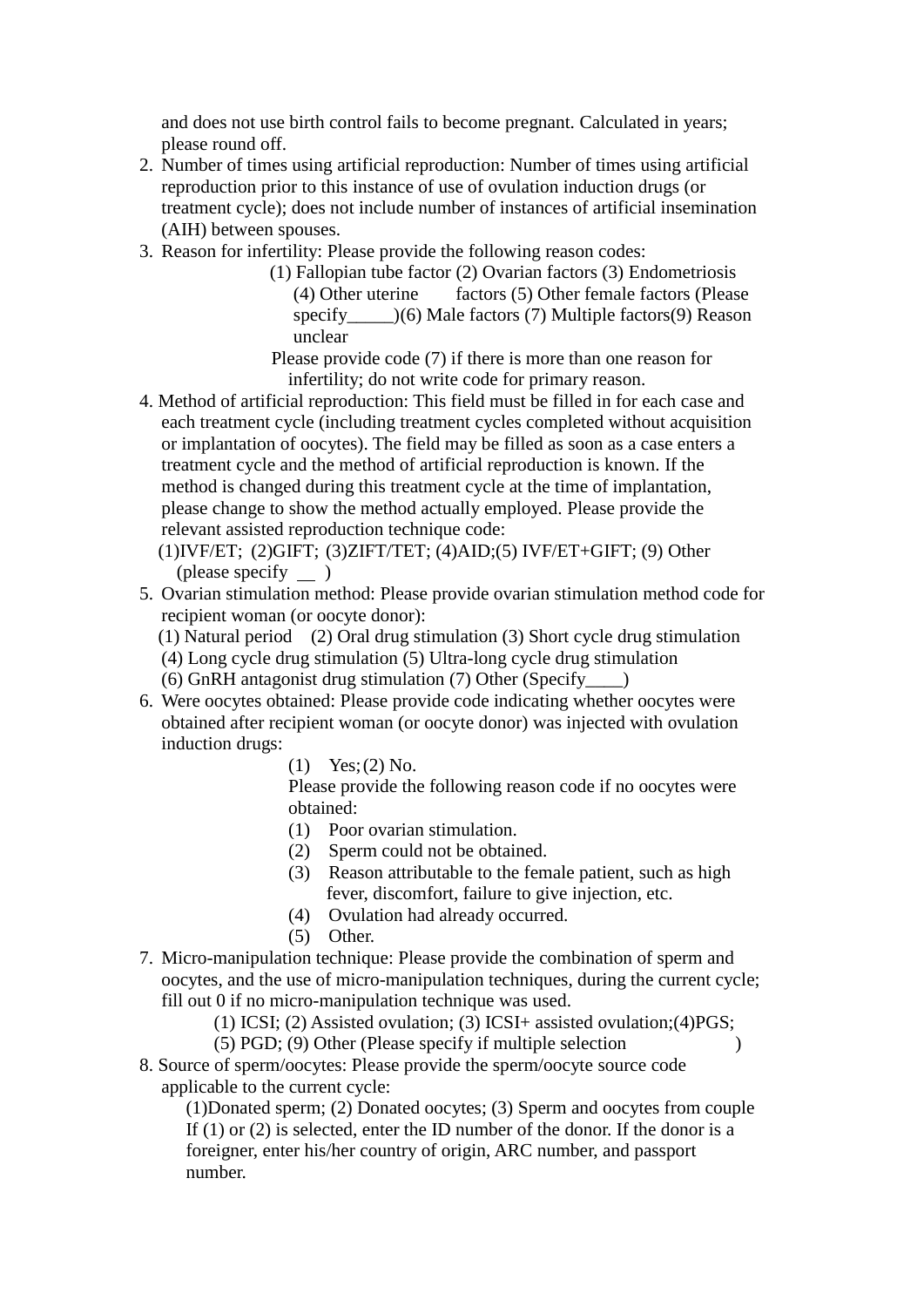If (3) is selected, please check one of the following  $\Box$  Own sperm  $\Box$ MESA □ TESE □ Other (Please specify\_\_\_\_\_\_\_)

- 9. Number of oocytes obtained: Please provide the number of oocytes obtained after ovulation induction drugs were given to the recipient woman (or oocyte donor); includes immature oocytes. Fill in 0 if no oocytes were obtained.
- 10. Number of normal fertilized oocytes: Please provide the number of normal fertilized oocytes in the current course of treatment.
- 11. Number of implanted oocytes (GIFT): Please provide the number of implanted oocytes in this field when using the GIFT method.
- 12. Number of implanted fertilized oocytes (embryos): Please provide the number of implanted embryos or fertilized oocytes of different days of cultivation in the current cycle.
- 13. Number of fertilized oocytes (embryos) frozen: Please provide the number of embryos or fertilized oocytes that were frozen and not implanted during the current cycle.
- 14. Number of frozen oocytes: Please provide the number of oocytes that were frozen and not implanted during the current cycle.
- 15. Was sperm still in storage after this operation: Please check the appropriate code indicating whether sperm was in storage after the cycle:

 $(1)$  Yes;  $(2)$  No

- 16. Embryo type: This field must be filled in for each case and each treatment cycle (including treatment cycles completed without acquisition or implantation of oocytes). The field may be filled as soon as a case enters a treatment cycle and the type of embryo is known. If the method is changed during this treatment cycle at the time of implantation, please change to show the type actually employed. Please provide the relevant code for the type of embryo (fertilized oocyte) implanted or expected to be implanted: (1) Fresh; (2) Frozen; (3) Both
- 17. Implantation date: Please provide the Western date of embryo, fertilized oocyte, or oocyte and sperm implantation. Please provide the date of the first implantation if two implantations were attempted in the same treatment cycle.
- 18. Ovarian hyperstimulation syndrome: Please provide the appropriate code indicating whether the recipient woman (or oocyte donor) had ovarian hyperstimulation syndrome:
	- (1) No; (2) Mild; (3) Moderate; (4) Severe; (9) Unclear
- 19. Clinical pregnancy: Please indicate whether clinical pregnancy occurred after implantation, and provide the date of clinical pregnancy or the date on which the treatment cycle was ended following either induction of ovulation but not obtaining any oocytes or obtaining oocytes but not performing implantation. A date must be provided in this field to facilitate computer processing. Clinical pregnancy codes and reporting tasks are as follows:
	- (1) If clinical pregnancy has occurred, please provide code (1) and date of confirmation of clinical pregnancy. Provide the number of embryo sacs, fetal pulses, and ectopic pregnancies. Fill in result of pregnancy fields if the result of pregnancy has been confirmed. Otherwise, fill in the following result of pregnancy in the quarter in which the result of pregnancy has been confirmed.
	- (2) Please provide code (2) and date of confirmation of no clinical pregnancy or end of treatment cycles when any of the following three circumstances has occurred:
		- ○<sup>1</sup> Implantation, but no clinical pregnancy.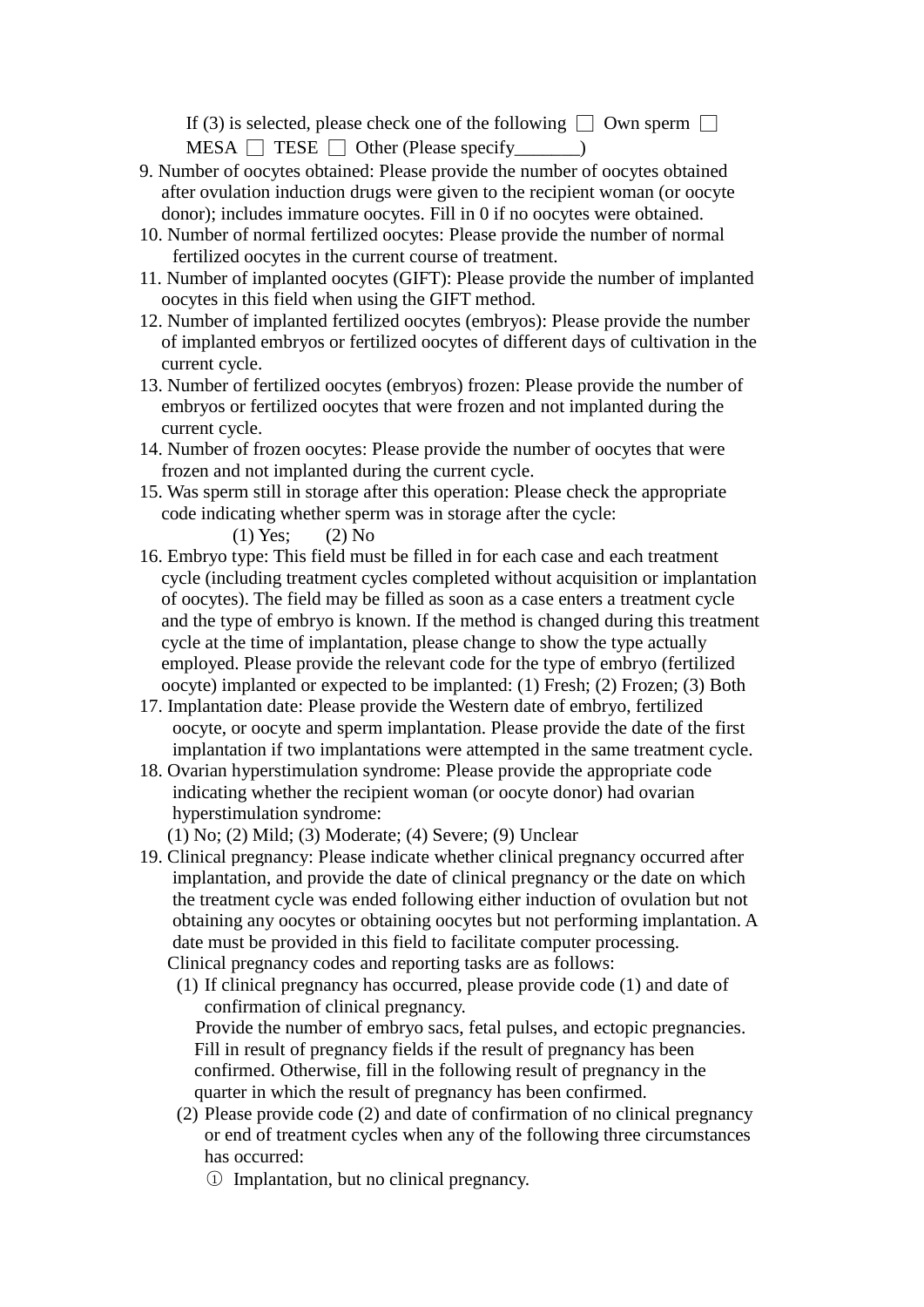- ○<sup>2</sup> Induction of ovulation, but the treatment cycles was ended without acquisition of oocytes.
- ○<sup>3</sup> Oocytes were obtained, but the treatment cycle was ended without implantation.

Reporting of treatment cycles data ends here in these three circumstances.

- 20. Reduction in embryos: Please fill in the reduction in the number of embryos; put 0 if there was no reduction.
- 21. Result of pregnancy: Please fill in the result of pregnancy code, and write the date onwhich the result of pregnancy was confirmed. Also provide the number of pregnancy results in accordance with the result of pregnancy. For instance, write the number ofnatural miscarriages in the appropriate field in the case of natural miscarriage. Apartfrom providing the number of artificial miscarriages, please provide the reason forartificial miscarriage. Multiple responses may be provided.
- 22. Number of abnormal stillborn or miscarried fetuses: Please provide the number of abnormal stillborn or miscarried fetuses and fill in the appropriate congenital defect code(s).
- 23. Live infant data: Please provide the sex (male, female), weeks of pregnancy (in weeks, eliminate remainder), weight (in grams), birth method, and physical condition code(s) for live born infants at the time of birth.
- 24. Operating physician: Please fill in the blank with the name of the physician performing artificial reproduction.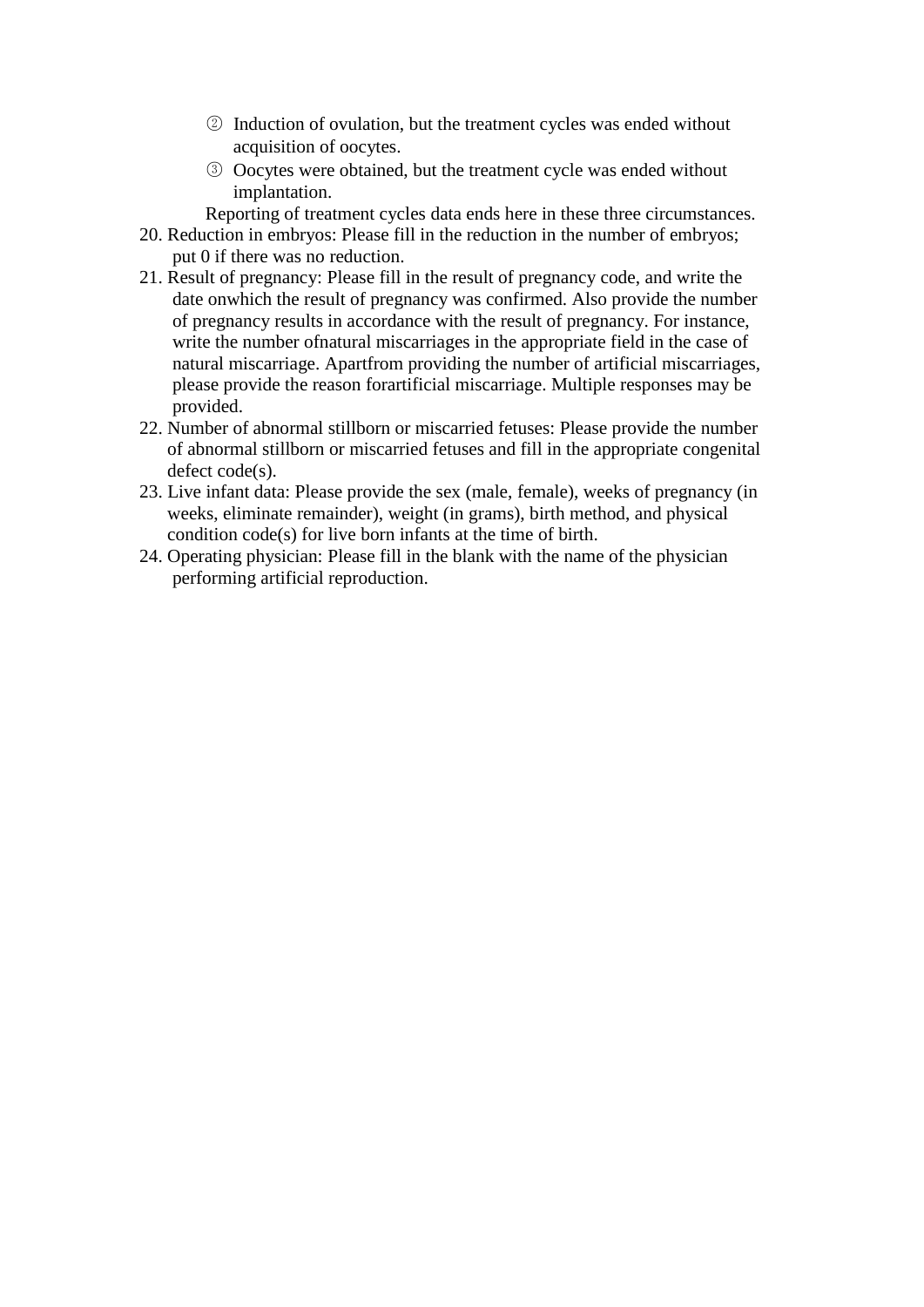### **Attached Form 8**

### **Notification Form for Destruction of Reproductive Cells or Embryos from Recipient Couples (excluding destruction of reproductive cells obtained from donation)**

Institution name:

Institution code:

Statistical year: Notification date: Recipient woman and Recipient man Item destroyed tem destroyed Date of destruction  $\left| \right|$  Destruction reason<br>
code (Note 2) Name Alien resident certificate Name Alien resident certificate and quantity  $\left| \begin{array}{c} \text{Date of desufuction} \\ \text{code} \end{array} \right|$ National ID card number/ ID/ passport number (Note 1) Name National ID card number/ Alien resident certificate ID/ passport number (Note 1) sperm vials oocytes embryos sperm vials oocytes embryos sperm vials oocytes embryos sperm vials \_oocytes embryos sperm vials oocytes embryos sperm vials

Note 1: Foreigners who do not have a national ID card shall provide both the alien resident certificate ID and passport number.

Note 2: Destruction reason codes are as follows:<br>1. Provider of reproductive cells requests destruction

2. Death of reproductive cell provider 3. Reproductive cells have been preserved for more than ten years re divorced, or one party has died 5. Recipient couple give up artificial reproduction. 9. Other 4. Recipient couple have an invalid or annulled marriage, are divorced, or one party has died 5. Recipient couple give up artificial reproduction. 9. Other

oocytes embryos

Instruction: This form constitutes as an annual report and should be submitted in electronic form before the end of March containing data of destruction of Destruction of Reproductive Cells or Embryos from Recipient Couples annually for the previous year.